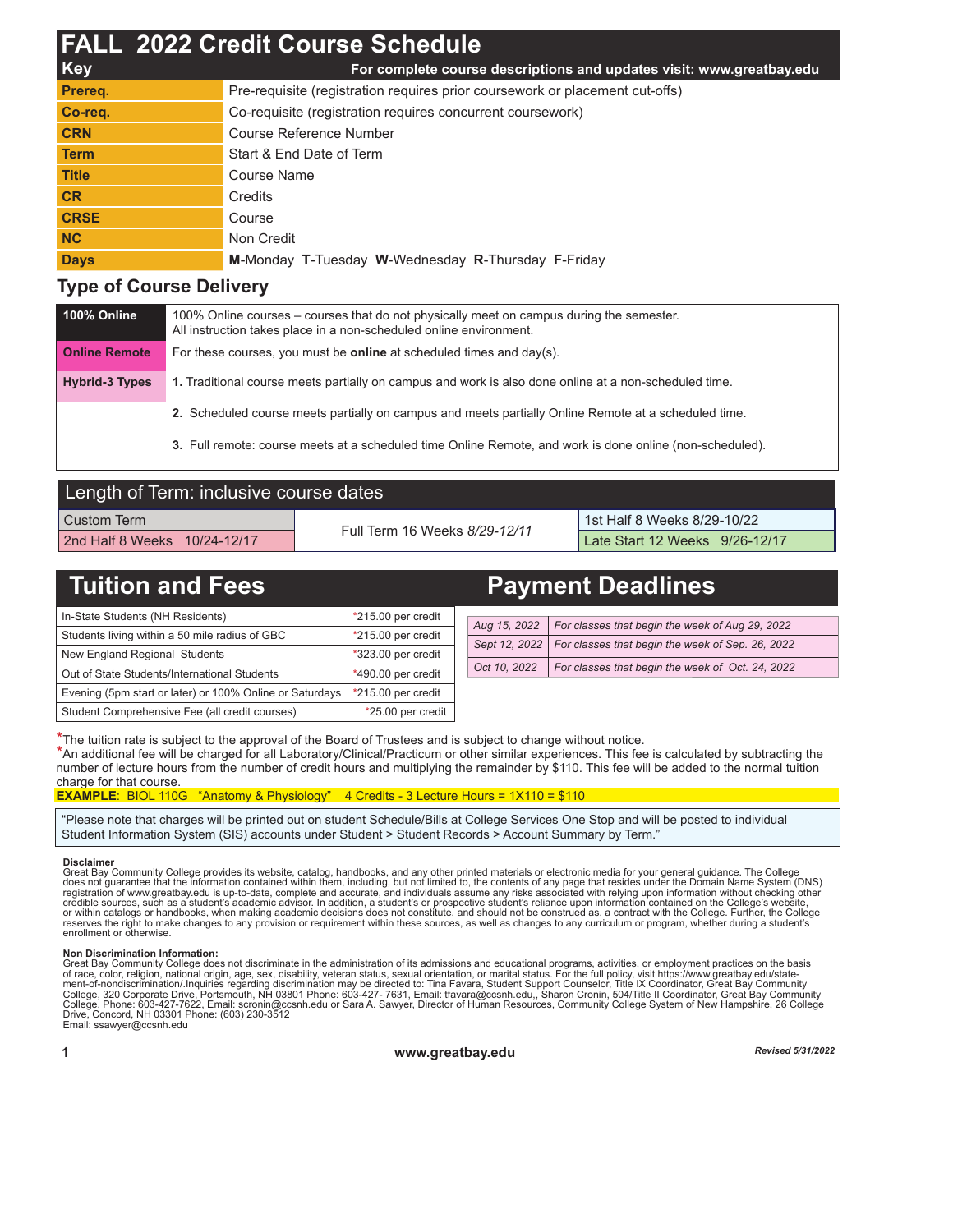| <b>CRN</b> | <b>CRSE</b>                  | SECT                 | <b>ROOM</b> | TITLE                                       |                                                      |                                                                           | СR |                      | <b>TERM</b> | <b>DAYS</b> | <b>TIMES</b> |                | Prereq. |
|------------|------------------------------|----------------------|-------------|---------------------------------------------|------------------------------------------------------|---------------------------------------------------------------------------|----|----------------------|-------------|-------------|--------------|----------------|---------|
|            | <b>ACCOUNTING</b>            |                      |             |                                             |                                                      |                                                                           |    |                      |             |             |              |                |         |
| 11335      | ACCT 113G                    | FX1                  | 414         | Acct & Financial Reporting I                |                                                      |                                                                           |    | 3                    | 9/26-12/17  | <b>TR</b>   |              | 10:00-11:50 AM |         |
| 13342      | ACCT 113G                    | FX <sub>2</sub>      | 414         | Acct & Financial Reporting I                |                                                      |                                                                           |    | 3                    | 8/29-12/17  | <b>MW</b>   |              | 1:00-2:20 PM   |         |
| 13343      | ACCT 113G                    | <b>FXA</b>           | 414         | Acct & Financial Reporting I                |                                                      |                                                                           |    | 3                    | 8/29-10/22  | TR          |              | 5:30-8:15 PM   |         |
| 13341      | ACCT 113G                    | ZZ1                  |             | <b>REMOTE</b> Acct & Financial Reporting I  |                                                      |                                                                           |    | 3                    | 9/26-12/17  | TR          |              | 10:00-11:50 AM |         |
| 11334      | ACCT 113G                    | ZZ <sub>2</sub>      |             | <b>REMOTE</b> Acct & Financial Reporting I  |                                                      |                                                                           |    | 3                    | 8/29-12/17  | MW          |              | 1:00-2:20 PM   | Ρ       |
| 11336      | ACCT 113G                    | <b>ZZA</b>           |             | <b>REMOTE</b> Acct & Financial Reporting I  |                                                      |                                                                           |    | 3                    | 8/29-10/22  | TR          |              | 5:30-8:15 PM   | P       |
| 13344      | ACCT 123G                    | FX1                  | 414         | Acct & Financial Reporting II               |                                                      |                                                                           |    | 3                    | 8/29-12/17  | TR          |              | 1:00-2:20 PM   | P       |
| 13345      | <b>ACCT 123G</b>             | <b>FXA</b>           | 414         | <b>Acct &amp; Financial Reporting II</b>    |                                                      |                                                                           |    | 3                    | 10/24-12/17 | TR          |              | 5:30-8:15 PM   | Ρ       |
| 11506      | ACCT 213G                    | ZZ1                  |             | <b>REMOTE</b> Acct & Financial Reporting II |                                                      |                                                                           |    | 3                    | 8/29-12/17  | TR          |              | 1:00-2:20 PM   | Ρ       |
| 11545      | <b>ACCT 123G</b>             | <b>ZZA</b>           |             | <b>REMOTE</b> Acct & Financial Reporting II |                                                      |                                                                           |    | 3                    | 10/24-12/17 | TR          |              | 5:30-8:15 PM   | Ρ       |
| 13346      | ACCT 213G                    | <b>FXA</b>           | 312         | Cost Accounting I                           |                                                      |                                                                           |    | 3                    | 8/29-12/17  | Т           |              | 5:30-8:15 PM   | Ρ       |
| 11493      | ACCT 213G                    | ZZA                  |             | <b>REMOTE</b> Cost Accounting I             |                                                      |                                                                           |    | 3                    | 8/29-12/17  | Т           |              | 5:30-8:15 PM   | Ρ       |
| 11494      | ACCT 223G                    | <b>FXA</b>           | 414         | Intermediate Accounting I                   |                                                      |                                                                           |    | 3                    | 8/29-12/17  | W           |              | 5:30-8:15 PM   | P       |
| 13347      | ACCT 223G                    | ZZA                  |             | <b>REMOTE</b> Intermediate Accounting I     |                                                      |                                                                           |    | 3                    | 8/29-12/17  | W           |              | 5:30-8:15 PM   | P       |
| 13348      | ACCT 243G                    | <b>FXA</b>           | 414         |                                             | Federal Income Tax/Individual                        |                                                                           |    | 3                    | 8/29-12/17  | M           |              | 5:30-8:15 PM   | Ρ       |
| 11337      | ACCT 243G                    | ZZA                  |             | <b>REMOTE</b> Federal Income Tax/Individual |                                                      |                                                                           |    | 3                    | 8/29-12/17  | M           |              | 5:30-8:15 PM   | Ρ       |
|            | ALLIED HEALTH                |                      |             |                                             |                                                      |                                                                           |    |                      |             |             |              |                |         |
| 11579      | AHLT 110G                    | HY1                  |             |                                             |                                                      | REMOTE Medical Terminology (Meets online remote 8/29, 9/12, 9/26, 10/2, 3 |    |                      | 8/29-12/17  | M&OL        |              | 2:30-4:00 PM   |         |
|            |                              |                      |             | 10/31, 11/14 and 11/28)                     |                                                      |                                                                           |    |                      |             |             |              |                |         |
|            | <b>AMERICAN STUDIES</b>      |                      |             |                                             |                                                      |                                                                           |    |                      |             |             |              |                |         |
|            | 13252 AMER 110G              | ZZ                   | 100%        | Intro to American Studies                   |                                                      |                                                                           |    | 3                    | 8/29-12/17  |             | ONLINE       |                |         |
|            | <b>ANTHROPOLOGY</b>          |                      |             |                                             |                                                      |                                                                           |    |                      |             |             |              |                |         |
| 13288      | <b>ANTH 101G</b>             | FX1                  | 316         | Introduction to Anthropology                |                                                      |                                                                           |    | 3                    | 8/29-12/17  | W           |              | 9:00-11:45 AM  |         |
| 11540      | <b>ANTH 101G</b>             | ΖZ                   | 100%        |                                             | Introduction to Anthropology                         |                                                                           |    | 3                    | 8/29-12/17  |             | ONLINE       |                |         |
| 13289      | <b>ANTH 101G</b>             | ZZ1                  |             | <b>REMOTE</b> Introduction to Anthropology  |                                                      |                                                                           |    | 3                    | 8/29-12/17  | W           |              | 9:00-11:45 AM  |         |
| 11522      | <b>ANTH 105G</b>             | <b>FYA</b>           | 310         |                                             | Introduction to Ethnography: World of Work           |                                                                           |    | 4                    | 9/26-12/17  | R&OL        |              | 5:00-6:50 PM   |         |
| 11519      | <b>ANTH 105G</b>             | HY <sub>1</sub>      | 310         |                                             | Introduction to Ethnography: World of Work           |                                                                           |    | 4                    | 10/24-12/17 | F&OL        |              | 9:00-11:45 AM  |         |
| 11584      | <b>ANTH 105G</b>             | HY <sub>2</sub>      |             |                                             | REMOTE Introduction to Ethnography: World of Work    |                                                                           |    | 4                    | 8/29-12/17  | M&OL        |              | 1:00-2:50 PM   |         |
| 11520      | <b>ANTH 105G</b>             | HY <sub>3</sub>      | 316         |                                             | Introduction to Ethnography: World of Work           |                                                                           |    | 4                    | 8/29-12/17  | R&OL        |              | 1:00-2:50 PM   |         |
| 11521      | <b>ANTH 105G</b>             | HY4                  |             |                                             | REMOTE Introduction to Ethnography: World of Work    |                                                                           |    | 4                    | 8/29-12/17  | R&OL        |              | 10:00-11:50 AM |         |
| 11523      | <b>ANTH 105G</b>             | ZΖ                   | 100%        |                                             | Introduction to Ethnography: World of Work           |                                                                           |    | 4                    | 8/29-12/17  |             | ONLINE       |                |         |
| 13292      | <b>ANTH 105G</b>             | <b>HYA</b>           |             |                                             | REMOTE Introduction to Ethnography: World of Work    |                                                                           |    | 4                    | 9/26-12/17  | R&OL        |              | 5:00-6:50 PM   |         |
| 13291      | <b>ANTH 202G</b>             | <b>HYA</b>           |             | <b>REMOTE</b> Introduction to Archaeology   |                                                      |                                                                           |    | 3                    | 8/29-12/17  | M&OL        |              | 5:00-6:50 PM   |         |
|            | <b>AUTOMOTIVE TECHNOLOGY</b> |                      |             |                                             |                                                      |                                                                           |    |                      |             |             |              |                |         |
| 13261      | AUTO 110G                    | 1                    |             |                                             |                                                      | Auto, Maint and Light Repair (Creteau Center in Rochester)                |    | 4                    | 8/29-12/17  | R           |              | 4:00-5:45 PM   |         |
|            | AUTO 110G                    | 1                    |             |                                             |                                                      | Auto, Maint and Light Repair (Creteau Center in Rochester)                |    |                      | 8/29-12/17  | Τ           |              | 4:00-9:00 PM   |         |
|            | 13262 AUTO 125G              | Α                    |             |                                             | Automotive Electronics (Creteau Center in Rochester) |                                                                           |    | 4                    | 8/29-12/17  | W           |              | 5:00-9:00 PM   | С       |
|            | AUTO 125G                    | Α                    |             |                                             | Automotive Electronics (Creteau Center in Rochester) |                                                                           |    |                      | 8/29-12/17  | R           |              | 6:00-8:00 PM   | С       |
|            | <b>BIOLOGICAL SCIENCE</b>    |                      |             |                                             |                                                      |                                                                           |    |                      |             |             |              |                |         |
| 11342      | <b>BIOL 041G</b>             | ΖZ                   | 100%        | Developmental Biology                       |                                                      |                                                                           |    | 3                    | 8/29-12/17  |             | ONLINE       |                |         |
| 11517      | <b>BIOL 101G</b>             | ΖZ                   | 100%        | Human Disease                               |                                                      |                                                                           |    | 4                    | 8/29-12/17  |             | ONLINE       |                | P       |
| 11343      | <b>BIOL 106G</b>             | ZZ                   | 100%        | The Human Body                              |                                                      |                                                                           |    | 4                    | 8/29-12/17  |             | ONLINE       |                |         |
| 11344      | <b>BIOL 108G</b>             | $\mathbf{1}$         | 146         | General Biology I                           |                                                      |                                                                           |    | 4                    | 8/29-12/17  | M           |              | 1:00-3:50 PM   | Ρ       |
|            | <b>BIOL 108G</b>             | 1                    | 149A        | General Biology I                           |                                                      |                                                                           |    |                      | 8/29-12/17  | W           |              | 1:00-3:50 PM   | Ρ       |
| 11505      | <b>BIOL 108G</b>             | HY1                  | 149A        | General Biology I                           |                                                      |                                                                           |    | 4                    | 8/29-12/17  | R           |              | 9:00-11:50 AM  | Ρ       |
|            | <b>BIOL 108G</b>             | HY1                  |             | <b>REMOTE</b> General Biology I             |                                                      |                                                                           |    |                      | 8/29-12/17  | Τ           |              | 9:00-11:50 AM  | Ρ       |
| 11345      | <b>BIOL 109G</b>             | HY1                  | 143         | General Biology II                          |                                                      |                                                                           |    | 4                    | 8/29-12/17  | M&OL        |              | 9:00-11:50 AM  | P       |
| 11597      | <b>BIOL 110G</b>             | HY1                  | 142         |                                             | Human Anatomy & Physiology I                         |                                                                           |    | 4                    | 8/29-12/17  | T&OL        |              | 9:30-12:10 PM  | P       |
| 11347      | <b>BIOL 110G</b>             | HY <sub>2</sub>      | 142         |                                             | Human Anatomy & Physiology I                         |                                                                           |    | 4                    | 9/26-12/17  | R&OL        |              | 1:00-3:50 PM   | Ρ       |
|            |                              |                      |             |                                             |                                                      |                                                                           |    |                      |             |             |              |                | 2       |
|            | 100% Online                  | <b>Online Remote</b> |             | <b>Hybrid</b>                               | Custom                                               | Full Term                                                                 |    | 1 <sup>st</sup> Half |             | $2nd$ Half  |              | Late Start     |         |
|            |                              |                      |             |                                             |                                                      |                                                                           |    |                      |             |             |              |                |         |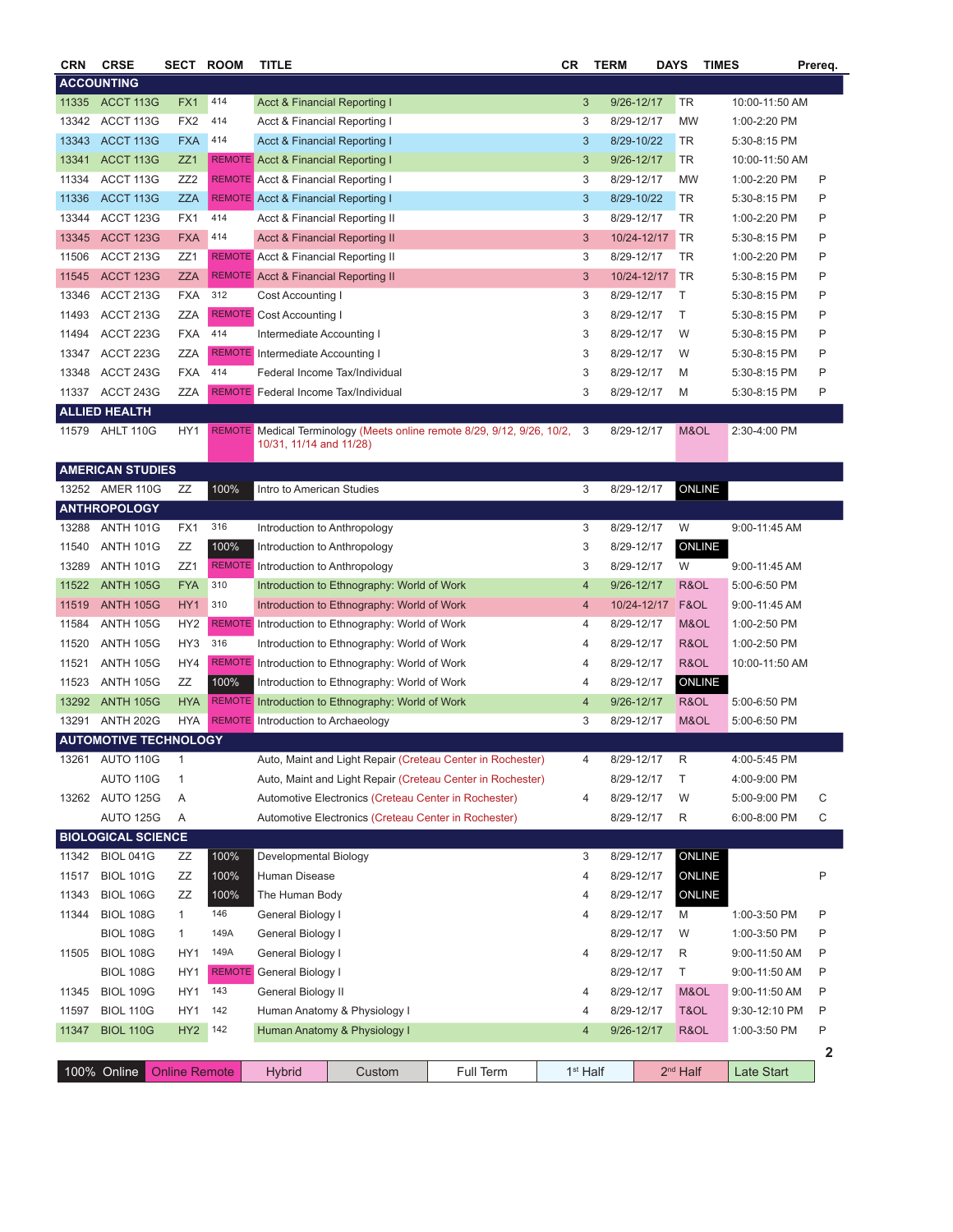| <b>BIOL 110G</b><br>HY3<br>142<br>8/29-12/17<br>M&OL<br>9:00-11:50 AM<br>Human Anatomy & Physiology I<br>4<br>100%<br>ONLINE<br><b>BIOL 110G</b><br>ZZ<br>4<br>8/29-10/22<br>Human Anatomy & Physiology I<br>142<br><b>BIOL 111G</b><br>$\mathbf{1}$<br>Veterinary A&P I - Lab A<br>0<br>8/29-12/17<br>W<br>9:00-11:50 AM<br>2<br>142<br><b>BIOL 111G</b><br>Veterinary A&P I - Lab B<br>0<br>8/29-12/17<br>W<br>1:00-3:50 PM<br>153<br>MF<br><b>BIOL 111G</b><br>FX4<br>Veterinary A&P I (Must choose Lab A, B)<br>8/29-12/17<br>4<br>1:00-2:20 PM<br>MF<br><b>BIOL 111G</b><br>ZZ4<br>REMOTE Veterinary A&P I (Must choose Lab A, B)<br>8/29-12/17<br>1:00-2:20 PM<br>4<br><b>BIOL 120G</b><br>HY1<br>141<br>Human Anatomy & Physiology II<br>8/29-12/17<br>T&OL<br>1:00-3:50 PM<br>4<br>HY <sub>2</sub><br>141<br>9/26-12/17<br>W&OL<br><b>BIOL 120G</b><br>Human Anatomy & Physiology II<br>4<br>1:00-3:50 PM<br><b>BIOL 120G</b><br><b>HYA</b><br>T&OL<br>141<br>Human Anatomy & Physiology II<br>8/29-12/17<br>5:30-8:20 PM<br>4<br><b>ONLINE</b><br>100%<br><b>BIOL 120G</b><br>ZZ<br>Human Anatomy & Physiology II<br>10/24-12/17<br>4<br><b>BIOL 150G</b><br>ZΖ<br>100%<br>8/29-12/17<br>ONLINE<br>Nutrition<br>4<br>ONLINE<br><b>BIOL 150G</b><br>ZZ2<br>100%<br>Nutrition<br>4<br>8/29-12/17<br>ZZ3<br>ONLINE<br><b>BIOL 150G</b><br>100%<br><b>Nutrition</b><br>4<br>9/26-12/17<br>HY1<br>11356<br><b>BIOL 160G</b><br>143<br>Intro to Environmental Science<br>8/29-12/17<br>F&OL<br>9:00-11:50 AM<br>4<br>143<br>F&OL<br><b>BIOL 160G</b><br>HY <sub>2</sub><br>Intro to Environmental Science<br>8/29-12/17<br>11357<br>4<br>1:00-3:50 PM<br><b>BIOL 210G</b><br>HY1<br>143<br>T&OL<br>P<br>11358<br>Microbiology<br>4<br>8/29-12/17<br>9:00-11:50 AM<br><b>BIOL 210G</b><br>HY <sub>2</sub><br>143<br>Microbiology<br>8/29-12/17<br>W&OL<br>P<br>11359<br>4<br>$9:00-11:50$ AM<br>143<br>W&OL<br>P<br><b>BIOL 210G</b><br>HY3<br>Microbiology<br>8/29-12/17<br>1:00-3:50 PM<br>11562<br>4<br>141<br>T&OL<br>P<br>11484<br><b>BIOL 230G</b><br>HY1<br>General Ecology<br>8/29-12/17<br>4<br>8:30-11:20 AM<br><b>BIOTECHNOLOGY</b><br>100%<br>ONLINE<br><b>BTEC 205G</b><br>ZΖ<br><b>Bioethics</b><br>3<br>8/29-12/17<br>11360<br>P<br><b>BTEC 210G</b><br>146/149A Biotechnology Research<br>4<br>8/29-12/17<br>TR<br>12:00-4:00 PM<br>11361<br>1<br>P<br><b>BTEC 220G</b><br>Α<br>153/149C Biomanufacturing - Lab A<br>8/29-12/17<br>M<br>5:00-9:00 PM<br>11595<br><b>BTEC 220G</b><br>P<br>11596<br>В<br>153/149C Biomanufacturing - Lab B<br>8/29-12/17<br>W<br>5:00-9:00 PM<br>100%<br>ONLINE<br>P<br>11500<br><b>BTEC 220G</b><br>ΖZ<br>8/29-12/17<br>Biomanufacturing<br>4<br><b>BUSINESS ADMINISTRATION</b><br><b>BUS 110G</b><br>426<br>FY1<br>Intro to Business<br>3<br>9/26-12/17<br>W&OL<br>10:00-11:50 AM<br><b>BUS 110G</b><br>W&OL<br>HY1<br><b>REMOTE</b> Intro to Business<br>3<br>9/26-12/17<br>10:00-11:50 AM<br><b>BUS 110G</b><br><b>HYA</b><br><b>REMOTE</b> Intro to Business<br>8/29-10/22<br>M&OL<br>5:30-8:15 PM<br>3<br>100%<br>ONLINE<br><b>BUS 110G</b><br>ZΖ<br>Intro to Business<br>3<br>8/29-12/17<br><b>BUS 114G</b><br>414<br>8/29-12/17<br>F<br>FX3<br>Management<br>3<br>9:00-11:45 AM<br><b>BUS 114G</b><br>REMOTE Management<br><b>HYA</b><br>3<br>10/24-12/17<br>M&OL<br>5:30-8:15 PM<br>ONLINE<br><b>BUS 114G</b><br>ZΖ<br>100%<br>Management<br>3<br>8/29-12/17<br><b>BUS 114G</b><br>ZZ3<br><b>REMOTE</b> Management<br>3<br>8/29-12/17<br>F<br>9:00-11:45 AM<br><b>HYA</b><br>3<br><b>BUS 200G</b><br>REMOTE Teambuilding<br>9/26-12/17<br>T&OL<br>5:30-7:20 PM<br><b>BUS 216G</b><br><b>REMOTE</b> Organizational Behavior<br>9/26-12/17<br>T&OL<br>5:30-7:20 PM<br><b>HYA</b><br>3<br>310<br><b>BUS 224G</b><br>M&OL<br>FY1<br>Human Resource Management<br>9/26-12/17<br>1:00-2:50 PM<br>3<br>13351 BUS 224G<br><b>REMOTE</b> Human Resource Management<br>M&OL<br>HY1<br>3<br>9/26-12/17<br>1:00-2:50 PM<br><b>CHEMISTRY</b><br>CHEM 043G<br>140<br>1:00-3:50 PM<br>$\overline{1}$<br>Developmental Chemistry<br>3<br>8/29-12/17<br>M<br>CHEM 043G<br>$\overline{2}$<br>140<br>8/29-12/17<br>Т<br>Developmental Chemistry<br>3<br>1:00-3:50 PM<br>CHEM 110G<br>HY1<br>140<br>8/29-12/17<br>R<br>Introduction to Chemistry<br>4:30-7:20 PM<br>4<br>HY1<br><b>REMOTE</b><br>Т<br>CHEM 110G<br>Introduction to Chemistry<br>8/29-12/17<br>4:30-7:20 PM<br>140<br><b>CHEM 115G</b><br>HY1<br>8/29-12/17<br><b>General Chemistry I</b><br>W<br>9:00-11:50 AM<br>4<br>CHEM 115G<br>HY1<br><b>REMOTE</b> General Chemistry I<br>8/29-12/17<br>M<br>9:00-11:50 AM<br>CHEM 115G<br>HY <sub>2</sub><br>140<br><b>General Chemistry I</b><br>8/29-12/17<br>W<br>12:00-2:50 PM<br>4<br><b>REMOTE</b> General Chemistry I<br>CHEM 115G<br>HY <sub>2</sub><br>8/29-12/17<br>M<br>9:00-11:50 AM<br>P<br>140<br>CHEM 115G<br>HY3<br><b>General Chemistry I</b><br>8/29-12/17<br>W<br>3:30-6:20 PM<br>11559<br>4<br>$100\%$ Online<br>$2nd$ Half<br><b>Online Remote</b><br>Full Term<br>1 <sup>st</sup> Half<br>Late Start<br>Custom | <b>CRN</b> | <b>CRSE</b> | <b>SECT</b> | <b>ROOM</b> | <b>TITLE</b>  |  |  | CR | <b>TERM</b> | <b>DAYS</b> | <b>TIMES</b> | Prereq. |
|-----------------------------------------------------------------------------------------------------------------------------------------------------------------------------------------------------------------------------------------------------------------------------------------------------------------------------------------------------------------------------------------------------------------------------------------------------------------------------------------------------------------------------------------------------------------------------------------------------------------------------------------------------------------------------------------------------------------------------------------------------------------------------------------------------------------------------------------------------------------------------------------------------------------------------------------------------------------------------------------------------------------------------------------------------------------------------------------------------------------------------------------------------------------------------------------------------------------------------------------------------------------------------------------------------------------------------------------------------------------------------------------------------------------------------------------------------------------------------------------------------------------------------------------------------------------------------------------------------------------------------------------------------------------------------------------------------------------------------------------------------------------------------------------------------------------------------------------------------------------------------------------------------------------------------------------------------------------------------------------------------------------------------------------------------------------------------------------------------------------------------------------------------------------------------------------------------------------------------------------------------------------------------------------------------------------------------------------------------------------------------------------------------------------------------------------------------------------------------------------------------------------------------------------------------------------------------------------------------------------------------------------------------------------------------------------------------------------------------------------------------------------------------------------------------------------------------------------------------------------------------------------------------------------------------------------------------------------------------------------------------------------------------------------------------------------------------------------------------------------------------------------------------------------------------------------------------------------------------------------------------------------------------------------------------------------------------------------------------------------------------------------------------------------------------------------------------------------------------------------------------------------------------------------------------------------------------------------------------------------------------------------------------------------------------------------------------------------------------------------------------------------------------------------------------------------------------------------------------------------------------------------------------------------------------------------------------------------------------------------------------------------------------------------------------------------------------------------------------------------------------------------------------------------------------------------------------------------------------------------------------------------------------------------------------------------------------------------------------------------------------------------------------------------------------------------------------------------------------------------------------------------------------------------------------------------------------------------------------------------------------------------------------------------------------------------------------------------------------------------------------------------------------------------------------------------------------------------------------------------------------------------------------------------------------------------------------------------------------------------------------------------------------------------------------------------------------------|------------|-------------|-------------|-------------|---------------|--|--|----|-------------|-------------|--------------|---------|
|                                                                                                                                                                                                                                                                                                                                                                                                                                                                                                                                                                                                                                                                                                                                                                                                                                                                                                                                                                                                                                                                                                                                                                                                                                                                                                                                                                                                                                                                                                                                                                                                                                                                                                                                                                                                                                                                                                                                                                                                                                                                                                                                                                                                                                                                                                                                                                                                                                                                                                                                                                                                                                                                                                                                                                                                                                                                                                                                                                                                                                                                                                                                                                                                                                                                                                                                                                                                                                                                                                                                                                                                                                                                                                                                                                                                                                                                                                                                                                                                                                                                                                                                                                                                                                                                                                                                                                                                                                                                                                                                                                                                                                                                                                                                                                                                                                                                                                                                                                                                                                                                                   | 13552      |             |             |             |               |  |  |    |             |             |              | P       |
|                                                                                                                                                                                                                                                                                                                                                                                                                                                                                                                                                                                                                                                                                                                                                                                                                                                                                                                                                                                                                                                                                                                                                                                                                                                                                                                                                                                                                                                                                                                                                                                                                                                                                                                                                                                                                                                                                                                                                                                                                                                                                                                                                                                                                                                                                                                                                                                                                                                                                                                                                                                                                                                                                                                                                                                                                                                                                                                                                                                                                                                                                                                                                                                                                                                                                                                                                                                                                                                                                                                                                                                                                                                                                                                                                                                                                                                                                                                                                                                                                                                                                                                                                                                                                                                                                                                                                                                                                                                                                                                                                                                                                                                                                                                                                                                                                                                                                                                                                                                                                                                                                   | 13314      |             |             |             |               |  |  |    |             |             |              | P       |
|                                                                                                                                                                                                                                                                                                                                                                                                                                                                                                                                                                                                                                                                                                                                                                                                                                                                                                                                                                                                                                                                                                                                                                                                                                                                                                                                                                                                                                                                                                                                                                                                                                                                                                                                                                                                                                                                                                                                                                                                                                                                                                                                                                                                                                                                                                                                                                                                                                                                                                                                                                                                                                                                                                                                                                                                                                                                                                                                                                                                                                                                                                                                                                                                                                                                                                                                                                                                                                                                                                                                                                                                                                                                                                                                                                                                                                                                                                                                                                                                                                                                                                                                                                                                                                                                                                                                                                                                                                                                                                                                                                                                                                                                                                                                                                                                                                                                                                                                                                                                                                                                                   | 11351      |             |             |             |               |  |  |    |             |             |              |         |
|                                                                                                                                                                                                                                                                                                                                                                                                                                                                                                                                                                                                                                                                                                                                                                                                                                                                                                                                                                                                                                                                                                                                                                                                                                                                                                                                                                                                                                                                                                                                                                                                                                                                                                                                                                                                                                                                                                                                                                                                                                                                                                                                                                                                                                                                                                                                                                                                                                                                                                                                                                                                                                                                                                                                                                                                                                                                                                                                                                                                                                                                                                                                                                                                                                                                                                                                                                                                                                                                                                                                                                                                                                                                                                                                                                                                                                                                                                                                                                                                                                                                                                                                                                                                                                                                                                                                                                                                                                                                                                                                                                                                                                                                                                                                                                                                                                                                                                                                                                                                                                                                                   | 11589      |             |             |             |               |  |  |    |             |             |              |         |
|                                                                                                                                                                                                                                                                                                                                                                                                                                                                                                                                                                                                                                                                                                                                                                                                                                                                                                                                                                                                                                                                                                                                                                                                                                                                                                                                                                                                                                                                                                                                                                                                                                                                                                                                                                                                                                                                                                                                                                                                                                                                                                                                                                                                                                                                                                                                                                                                                                                                                                                                                                                                                                                                                                                                                                                                                                                                                                                                                                                                                                                                                                                                                                                                                                                                                                                                                                                                                                                                                                                                                                                                                                                                                                                                                                                                                                                                                                                                                                                                                                                                                                                                                                                                                                                                                                                                                                                                                                                                                                                                                                                                                                                                                                                                                                                                                                                                                                                                                                                                                                                                                   | 13317      |             |             |             |               |  |  |    |             |             |              |         |
|                                                                                                                                                                                                                                                                                                                                                                                                                                                                                                                                                                                                                                                                                                                                                                                                                                                                                                                                                                                                                                                                                                                                                                                                                                                                                                                                                                                                                                                                                                                                                                                                                                                                                                                                                                                                                                                                                                                                                                                                                                                                                                                                                                                                                                                                                                                                                                                                                                                                                                                                                                                                                                                                                                                                                                                                                                                                                                                                                                                                                                                                                                                                                                                                                                                                                                                                                                                                                                                                                                                                                                                                                                                                                                                                                                                                                                                                                                                                                                                                                                                                                                                                                                                                                                                                                                                                                                                                                                                                                                                                                                                                                                                                                                                                                                                                                                                                                                                                                                                                                                                                                   | 13318      |             |             |             |               |  |  |    |             |             |              |         |
|                                                                                                                                                                                                                                                                                                                                                                                                                                                                                                                                                                                                                                                                                                                                                                                                                                                                                                                                                                                                                                                                                                                                                                                                                                                                                                                                                                                                                                                                                                                                                                                                                                                                                                                                                                                                                                                                                                                                                                                                                                                                                                                                                                                                                                                                                                                                                                                                                                                                                                                                                                                                                                                                                                                                                                                                                                                                                                                                                                                                                                                                                                                                                                                                                                                                                                                                                                                                                                                                                                                                                                                                                                                                                                                                                                                                                                                                                                                                                                                                                                                                                                                                                                                                                                                                                                                                                                                                                                                                                                                                                                                                                                                                                                                                                                                                                                                                                                                                                                                                                                                                                   | 11352      |             |             |             |               |  |  |    |             |             |              | Ρ       |
|                                                                                                                                                                                                                                                                                                                                                                                                                                                                                                                                                                                                                                                                                                                                                                                                                                                                                                                                                                                                                                                                                                                                                                                                                                                                                                                                                                                                                                                                                                                                                                                                                                                                                                                                                                                                                                                                                                                                                                                                                                                                                                                                                                                                                                                                                                                                                                                                                                                                                                                                                                                                                                                                                                                                                                                                                                                                                                                                                                                                                                                                                                                                                                                                                                                                                                                                                                                                                                                                                                                                                                                                                                                                                                                                                                                                                                                                                                                                                                                                                                                                                                                                                                                                                                                                                                                                                                                                                                                                                                                                                                                                                                                                                                                                                                                                                                                                                                                                                                                                                                                                                   | 11561      |             |             |             |               |  |  |    |             |             |              | P       |
|                                                                                                                                                                                                                                                                                                                                                                                                                                                                                                                                                                                                                                                                                                                                                                                                                                                                                                                                                                                                                                                                                                                                                                                                                                                                                                                                                                                                                                                                                                                                                                                                                                                                                                                                                                                                                                                                                                                                                                                                                                                                                                                                                                                                                                                                                                                                                                                                                                                                                                                                                                                                                                                                                                                                                                                                                                                                                                                                                                                                                                                                                                                                                                                                                                                                                                                                                                                                                                                                                                                                                                                                                                                                                                                                                                                                                                                                                                                                                                                                                                                                                                                                                                                                                                                                                                                                                                                                                                                                                                                                                                                                                                                                                                                                                                                                                                                                                                                                                                                                                                                                                   | 11353      |             |             |             |               |  |  |    |             |             |              | P       |
|                                                                                                                                                                                                                                                                                                                                                                                                                                                                                                                                                                                                                                                                                                                                                                                                                                                                                                                                                                                                                                                                                                                                                                                                                                                                                                                                                                                                                                                                                                                                                                                                                                                                                                                                                                                                                                                                                                                                                                                                                                                                                                                                                                                                                                                                                                                                                                                                                                                                                                                                                                                                                                                                                                                                                                                                                                                                                                                                                                                                                                                                                                                                                                                                                                                                                                                                                                                                                                                                                                                                                                                                                                                                                                                                                                                                                                                                                                                                                                                                                                                                                                                                                                                                                                                                                                                                                                                                                                                                                                                                                                                                                                                                                                                                                                                                                                                                                                                                                                                                                                                                                   | 13315      |             |             |             |               |  |  |    |             |             |              | P       |
|                                                                                                                                                                                                                                                                                                                                                                                                                                                                                                                                                                                                                                                                                                                                                                                                                                                                                                                                                                                                                                                                                                                                                                                                                                                                                                                                                                                                                                                                                                                                                                                                                                                                                                                                                                                                                                                                                                                                                                                                                                                                                                                                                                                                                                                                                                                                                                                                                                                                                                                                                                                                                                                                                                                                                                                                                                                                                                                                                                                                                                                                                                                                                                                                                                                                                                                                                                                                                                                                                                                                                                                                                                                                                                                                                                                                                                                                                                                                                                                                                                                                                                                                                                                                                                                                                                                                                                                                                                                                                                                                                                                                                                                                                                                                                                                                                                                                                                                                                                                                                                                                                   | 11355      |             |             |             |               |  |  |    |             |             |              |         |
|                                                                                                                                                                                                                                                                                                                                                                                                                                                                                                                                                                                                                                                                                                                                                                                                                                                                                                                                                                                                                                                                                                                                                                                                                                                                                                                                                                                                                                                                                                                                                                                                                                                                                                                                                                                                                                                                                                                                                                                                                                                                                                                                                                                                                                                                                                                                                                                                                                                                                                                                                                                                                                                                                                                                                                                                                                                                                                                                                                                                                                                                                                                                                                                                                                                                                                                                                                                                                                                                                                                                                                                                                                                                                                                                                                                                                                                                                                                                                                                                                                                                                                                                                                                                                                                                                                                                                                                                                                                                                                                                                                                                                                                                                                                                                                                                                                                                                                                                                                                                                                                                                   | 11354      |             |             |             |               |  |  |    |             |             |              |         |
|                                                                                                                                                                                                                                                                                                                                                                                                                                                                                                                                                                                                                                                                                                                                                                                                                                                                                                                                                                                                                                                                                                                                                                                                                                                                                                                                                                                                                                                                                                                                                                                                                                                                                                                                                                                                                                                                                                                                                                                                                                                                                                                                                                                                                                                                                                                                                                                                                                                                                                                                                                                                                                                                                                                                                                                                                                                                                                                                                                                                                                                                                                                                                                                                                                                                                                                                                                                                                                                                                                                                                                                                                                                                                                                                                                                                                                                                                                                                                                                                                                                                                                                                                                                                                                                                                                                                                                                                                                                                                                                                                                                                                                                                                                                                                                                                                                                                                                                                                                                                                                                                                   | 11513      |             |             |             |               |  |  |    |             |             |              |         |
|                                                                                                                                                                                                                                                                                                                                                                                                                                                                                                                                                                                                                                                                                                                                                                                                                                                                                                                                                                                                                                                                                                                                                                                                                                                                                                                                                                                                                                                                                                                                                                                                                                                                                                                                                                                                                                                                                                                                                                                                                                                                                                                                                                                                                                                                                                                                                                                                                                                                                                                                                                                                                                                                                                                                                                                                                                                                                                                                                                                                                                                                                                                                                                                                                                                                                                                                                                                                                                                                                                                                                                                                                                                                                                                                                                                                                                                                                                                                                                                                                                                                                                                                                                                                                                                                                                                                                                                                                                                                                                                                                                                                                                                                                                                                                                                                                                                                                                                                                                                                                                                                                   |            |             |             |             |               |  |  |    |             |             |              |         |
|                                                                                                                                                                                                                                                                                                                                                                                                                                                                                                                                                                                                                                                                                                                                                                                                                                                                                                                                                                                                                                                                                                                                                                                                                                                                                                                                                                                                                                                                                                                                                                                                                                                                                                                                                                                                                                                                                                                                                                                                                                                                                                                                                                                                                                                                                                                                                                                                                                                                                                                                                                                                                                                                                                                                                                                                                                                                                                                                                                                                                                                                                                                                                                                                                                                                                                                                                                                                                                                                                                                                                                                                                                                                                                                                                                                                                                                                                                                                                                                                                                                                                                                                                                                                                                                                                                                                                                                                                                                                                                                                                                                                                                                                                                                                                                                                                                                                                                                                                                                                                                                                                   |            |             |             |             |               |  |  |    |             |             |              |         |
|                                                                                                                                                                                                                                                                                                                                                                                                                                                                                                                                                                                                                                                                                                                                                                                                                                                                                                                                                                                                                                                                                                                                                                                                                                                                                                                                                                                                                                                                                                                                                                                                                                                                                                                                                                                                                                                                                                                                                                                                                                                                                                                                                                                                                                                                                                                                                                                                                                                                                                                                                                                                                                                                                                                                                                                                                                                                                                                                                                                                                                                                                                                                                                                                                                                                                                                                                                                                                                                                                                                                                                                                                                                                                                                                                                                                                                                                                                                                                                                                                                                                                                                                                                                                                                                                                                                                                                                                                                                                                                                                                                                                                                                                                                                                                                                                                                                                                                                                                                                                                                                                                   |            |             |             |             |               |  |  |    |             |             |              |         |
|                                                                                                                                                                                                                                                                                                                                                                                                                                                                                                                                                                                                                                                                                                                                                                                                                                                                                                                                                                                                                                                                                                                                                                                                                                                                                                                                                                                                                                                                                                                                                                                                                                                                                                                                                                                                                                                                                                                                                                                                                                                                                                                                                                                                                                                                                                                                                                                                                                                                                                                                                                                                                                                                                                                                                                                                                                                                                                                                                                                                                                                                                                                                                                                                                                                                                                                                                                                                                                                                                                                                                                                                                                                                                                                                                                                                                                                                                                                                                                                                                                                                                                                                                                                                                                                                                                                                                                                                                                                                                                                                                                                                                                                                                                                                                                                                                                                                                                                                                                                                                                                                                   |            |             |             |             |               |  |  |    |             |             |              |         |
|                                                                                                                                                                                                                                                                                                                                                                                                                                                                                                                                                                                                                                                                                                                                                                                                                                                                                                                                                                                                                                                                                                                                                                                                                                                                                                                                                                                                                                                                                                                                                                                                                                                                                                                                                                                                                                                                                                                                                                                                                                                                                                                                                                                                                                                                                                                                                                                                                                                                                                                                                                                                                                                                                                                                                                                                                                                                                                                                                                                                                                                                                                                                                                                                                                                                                                                                                                                                                                                                                                                                                                                                                                                                                                                                                                                                                                                                                                                                                                                                                                                                                                                                                                                                                                                                                                                                                                                                                                                                                                                                                                                                                                                                                                                                                                                                                                                                                                                                                                                                                                                                                   |            |             |             |             |               |  |  |    |             |             |              |         |
|                                                                                                                                                                                                                                                                                                                                                                                                                                                                                                                                                                                                                                                                                                                                                                                                                                                                                                                                                                                                                                                                                                                                                                                                                                                                                                                                                                                                                                                                                                                                                                                                                                                                                                                                                                                                                                                                                                                                                                                                                                                                                                                                                                                                                                                                                                                                                                                                                                                                                                                                                                                                                                                                                                                                                                                                                                                                                                                                                                                                                                                                                                                                                                                                                                                                                                                                                                                                                                                                                                                                                                                                                                                                                                                                                                                                                                                                                                                                                                                                                                                                                                                                                                                                                                                                                                                                                                                                                                                                                                                                                                                                                                                                                                                                                                                                                                                                                                                                                                                                                                                                                   |            |             |             |             |               |  |  |    |             |             |              |         |
|                                                                                                                                                                                                                                                                                                                                                                                                                                                                                                                                                                                                                                                                                                                                                                                                                                                                                                                                                                                                                                                                                                                                                                                                                                                                                                                                                                                                                                                                                                                                                                                                                                                                                                                                                                                                                                                                                                                                                                                                                                                                                                                                                                                                                                                                                                                                                                                                                                                                                                                                                                                                                                                                                                                                                                                                                                                                                                                                                                                                                                                                                                                                                                                                                                                                                                                                                                                                                                                                                                                                                                                                                                                                                                                                                                                                                                                                                                                                                                                                                                                                                                                                                                                                                                                                                                                                                                                                                                                                                                                                                                                                                                                                                                                                                                                                                                                                                                                                                                                                                                                                                   |            |             |             |             |               |  |  |    |             |             |              |         |
|                                                                                                                                                                                                                                                                                                                                                                                                                                                                                                                                                                                                                                                                                                                                                                                                                                                                                                                                                                                                                                                                                                                                                                                                                                                                                                                                                                                                                                                                                                                                                                                                                                                                                                                                                                                                                                                                                                                                                                                                                                                                                                                                                                                                                                                                                                                                                                                                                                                                                                                                                                                                                                                                                                                                                                                                                                                                                                                                                                                                                                                                                                                                                                                                                                                                                                                                                                                                                                                                                                                                                                                                                                                                                                                                                                                                                                                                                                                                                                                                                                                                                                                                                                                                                                                                                                                                                                                                                                                                                                                                                                                                                                                                                                                                                                                                                                                                                                                                                                                                                                                                                   |            |             |             |             |               |  |  |    |             |             |              |         |
|                                                                                                                                                                                                                                                                                                                                                                                                                                                                                                                                                                                                                                                                                                                                                                                                                                                                                                                                                                                                                                                                                                                                                                                                                                                                                                                                                                                                                                                                                                                                                                                                                                                                                                                                                                                                                                                                                                                                                                                                                                                                                                                                                                                                                                                                                                                                                                                                                                                                                                                                                                                                                                                                                                                                                                                                                                                                                                                                                                                                                                                                                                                                                                                                                                                                                                                                                                                                                                                                                                                                                                                                                                                                                                                                                                                                                                                                                                                                                                                                                                                                                                                                                                                                                                                                                                                                                                                                                                                                                                                                                                                                                                                                                                                                                                                                                                                                                                                                                                                                                                                                                   |            |             |             |             |               |  |  |    |             |             |              |         |
|                                                                                                                                                                                                                                                                                                                                                                                                                                                                                                                                                                                                                                                                                                                                                                                                                                                                                                                                                                                                                                                                                                                                                                                                                                                                                                                                                                                                                                                                                                                                                                                                                                                                                                                                                                                                                                                                                                                                                                                                                                                                                                                                                                                                                                                                                                                                                                                                                                                                                                                                                                                                                                                                                                                                                                                                                                                                                                                                                                                                                                                                                                                                                                                                                                                                                                                                                                                                                                                                                                                                                                                                                                                                                                                                                                                                                                                                                                                                                                                                                                                                                                                                                                                                                                                                                                                                                                                                                                                                                                                                                                                                                                                                                                                                                                                                                                                                                                                                                                                                                                                                                   |            |             |             |             |               |  |  |    |             |             |              |         |
|                                                                                                                                                                                                                                                                                                                                                                                                                                                                                                                                                                                                                                                                                                                                                                                                                                                                                                                                                                                                                                                                                                                                                                                                                                                                                                                                                                                                                                                                                                                                                                                                                                                                                                                                                                                                                                                                                                                                                                                                                                                                                                                                                                                                                                                                                                                                                                                                                                                                                                                                                                                                                                                                                                                                                                                                                                                                                                                                                                                                                                                                                                                                                                                                                                                                                                                                                                                                                                                                                                                                                                                                                                                                                                                                                                                                                                                                                                                                                                                                                                                                                                                                                                                                                                                                                                                                                                                                                                                                                                                                                                                                                                                                                                                                                                                                                                                                                                                                                                                                                                                                                   |            |             |             |             |               |  |  |    |             |             |              |         |
|                                                                                                                                                                                                                                                                                                                                                                                                                                                                                                                                                                                                                                                                                                                                                                                                                                                                                                                                                                                                                                                                                                                                                                                                                                                                                                                                                                                                                                                                                                                                                                                                                                                                                                                                                                                                                                                                                                                                                                                                                                                                                                                                                                                                                                                                                                                                                                                                                                                                                                                                                                                                                                                                                                                                                                                                                                                                                                                                                                                                                                                                                                                                                                                                                                                                                                                                                                                                                                                                                                                                                                                                                                                                                                                                                                                                                                                                                                                                                                                                                                                                                                                                                                                                                                                                                                                                                                                                                                                                                                                                                                                                                                                                                                                                                                                                                                                                                                                                                                                                                                                                                   |            |             |             |             |               |  |  |    |             |             |              |         |
|                                                                                                                                                                                                                                                                                                                                                                                                                                                                                                                                                                                                                                                                                                                                                                                                                                                                                                                                                                                                                                                                                                                                                                                                                                                                                                                                                                                                                                                                                                                                                                                                                                                                                                                                                                                                                                                                                                                                                                                                                                                                                                                                                                                                                                                                                                                                                                                                                                                                                                                                                                                                                                                                                                                                                                                                                                                                                                                                                                                                                                                                                                                                                                                                                                                                                                                                                                                                                                                                                                                                                                                                                                                                                                                                                                                                                                                                                                                                                                                                                                                                                                                                                                                                                                                                                                                                                                                                                                                                                                                                                                                                                                                                                                                                                                                                                                                                                                                                                                                                                                                                                   |            |             |             |             |               |  |  |    |             |             |              |         |
|                                                                                                                                                                                                                                                                                                                                                                                                                                                                                                                                                                                                                                                                                                                                                                                                                                                                                                                                                                                                                                                                                                                                                                                                                                                                                                                                                                                                                                                                                                                                                                                                                                                                                                                                                                                                                                                                                                                                                                                                                                                                                                                                                                                                                                                                                                                                                                                                                                                                                                                                                                                                                                                                                                                                                                                                                                                                                                                                                                                                                                                                                                                                                                                                                                                                                                                                                                                                                                                                                                                                                                                                                                                                                                                                                                                                                                                                                                                                                                                                                                                                                                                                                                                                                                                                                                                                                                                                                                                                                                                                                                                                                                                                                                                                                                                                                                                                                                                                                                                                                                                                                   |            |             |             |             |               |  |  |    |             |             |              |         |
|                                                                                                                                                                                                                                                                                                                                                                                                                                                                                                                                                                                                                                                                                                                                                                                                                                                                                                                                                                                                                                                                                                                                                                                                                                                                                                                                                                                                                                                                                                                                                                                                                                                                                                                                                                                                                                                                                                                                                                                                                                                                                                                                                                                                                                                                                                                                                                                                                                                                                                                                                                                                                                                                                                                                                                                                                                                                                                                                                                                                                                                                                                                                                                                                                                                                                                                                                                                                                                                                                                                                                                                                                                                                                                                                                                                                                                                                                                                                                                                                                                                                                                                                                                                                                                                                                                                                                                                                                                                                                                                                                                                                                                                                                                                                                                                                                                                                                                                                                                                                                                                                                   | 11362      |             |             |             |               |  |  |    |             |             |              |         |
|                                                                                                                                                                                                                                                                                                                                                                                                                                                                                                                                                                                                                                                                                                                                                                                                                                                                                                                                                                                                                                                                                                                                                                                                                                                                                                                                                                                                                                                                                                                                                                                                                                                                                                                                                                                                                                                                                                                                                                                                                                                                                                                                                                                                                                                                                                                                                                                                                                                                                                                                                                                                                                                                                                                                                                                                                                                                                                                                                                                                                                                                                                                                                                                                                                                                                                                                                                                                                                                                                                                                                                                                                                                                                                                                                                                                                                                                                                                                                                                                                                                                                                                                                                                                                                                                                                                                                                                                                                                                                                                                                                                                                                                                                                                                                                                                                                                                                                                                                                                                                                                                                   | 13349      |             |             |             |               |  |  |    |             |             |              |         |
|                                                                                                                                                                                                                                                                                                                                                                                                                                                                                                                                                                                                                                                                                                                                                                                                                                                                                                                                                                                                                                                                                                                                                                                                                                                                                                                                                                                                                                                                                                                                                                                                                                                                                                                                                                                                                                                                                                                                                                                                                                                                                                                                                                                                                                                                                                                                                                                                                                                                                                                                                                                                                                                                                                                                                                                                                                                                                                                                                                                                                                                                                                                                                                                                                                                                                                                                                                                                                                                                                                                                                                                                                                                                                                                                                                                                                                                                                                                                                                                                                                                                                                                                                                                                                                                                                                                                                                                                                                                                                                                                                                                                                                                                                                                                                                                                                                                                                                                                                                                                                                                                                   | 11539      |             |             |             |               |  |  |    |             |             |              |         |
|                                                                                                                                                                                                                                                                                                                                                                                                                                                                                                                                                                                                                                                                                                                                                                                                                                                                                                                                                                                                                                                                                                                                                                                                                                                                                                                                                                                                                                                                                                                                                                                                                                                                                                                                                                                                                                                                                                                                                                                                                                                                                                                                                                                                                                                                                                                                                                                                                                                                                                                                                                                                                                                                                                                                                                                                                                                                                                                                                                                                                                                                                                                                                                                                                                                                                                                                                                                                                                                                                                                                                                                                                                                                                                                                                                                                                                                                                                                                                                                                                                                                                                                                                                                                                                                                                                                                                                                                                                                                                                                                                                                                                                                                                                                                                                                                                                                                                                                                                                                                                                                                                   | 11363      |             |             |             |               |  |  |    |             |             |              |         |
|                                                                                                                                                                                                                                                                                                                                                                                                                                                                                                                                                                                                                                                                                                                                                                                                                                                                                                                                                                                                                                                                                                                                                                                                                                                                                                                                                                                                                                                                                                                                                                                                                                                                                                                                                                                                                                                                                                                                                                                                                                                                                                                                                                                                                                                                                                                                                                                                                                                                                                                                                                                                                                                                                                                                                                                                                                                                                                                                                                                                                                                                                                                                                                                                                                                                                                                                                                                                                                                                                                                                                                                                                                                                                                                                                                                                                                                                                                                                                                                                                                                                                                                                                                                                                                                                                                                                                                                                                                                                                                                                                                                                                                                                                                                                                                                                                                                                                                                                                                                                                                                                                   | 13350      |             |             |             |               |  |  |    |             |             |              |         |
|                                                                                                                                                                                                                                                                                                                                                                                                                                                                                                                                                                                                                                                                                                                                                                                                                                                                                                                                                                                                                                                                                                                                                                                                                                                                                                                                                                                                                                                                                                                                                                                                                                                                                                                                                                                                                                                                                                                                                                                                                                                                                                                                                                                                                                                                                                                                                                                                                                                                                                                                                                                                                                                                                                                                                                                                                                                                                                                                                                                                                                                                                                                                                                                                                                                                                                                                                                                                                                                                                                                                                                                                                                                                                                                                                                                                                                                                                                                                                                                                                                                                                                                                                                                                                                                                                                                                                                                                                                                                                                                                                                                                                                                                                                                                                                                                                                                                                                                                                                                                                                                                                   | 11365      |             |             |             |               |  |  |    |             |             |              |         |
|                                                                                                                                                                                                                                                                                                                                                                                                                                                                                                                                                                                                                                                                                                                                                                                                                                                                                                                                                                                                                                                                                                                                                                                                                                                                                                                                                                                                                                                                                                                                                                                                                                                                                                                                                                                                                                                                                                                                                                                                                                                                                                                                                                                                                                                                                                                                                                                                                                                                                                                                                                                                                                                                                                                                                                                                                                                                                                                                                                                                                                                                                                                                                                                                                                                                                                                                                                                                                                                                                                                                                                                                                                                                                                                                                                                                                                                                                                                                                                                                                                                                                                                                                                                                                                                                                                                                                                                                                                                                                                                                                                                                                                                                                                                                                                                                                                                                                                                                                                                                                                                                                   | 11366      |             |             |             |               |  |  |    |             |             |              |         |
|                                                                                                                                                                                                                                                                                                                                                                                                                                                                                                                                                                                                                                                                                                                                                                                                                                                                                                                                                                                                                                                                                                                                                                                                                                                                                                                                                                                                                                                                                                                                                                                                                                                                                                                                                                                                                                                                                                                                                                                                                                                                                                                                                                                                                                                                                                                                                                                                                                                                                                                                                                                                                                                                                                                                                                                                                                                                                                                                                                                                                                                                                                                                                                                                                                                                                                                                                                                                                                                                                                                                                                                                                                                                                                                                                                                                                                                                                                                                                                                                                                                                                                                                                                                                                                                                                                                                                                                                                                                                                                                                                                                                                                                                                                                                                                                                                                                                                                                                                                                                                                                                                   | 11364      |             |             |             |               |  |  |    |             |             |              |         |
|                                                                                                                                                                                                                                                                                                                                                                                                                                                                                                                                                                                                                                                                                                                                                                                                                                                                                                                                                                                                                                                                                                                                                                                                                                                                                                                                                                                                                                                                                                                                                                                                                                                                                                                                                                                                                                                                                                                                                                                                                                                                                                                                                                                                                                                                                                                                                                                                                                                                                                                                                                                                                                                                                                                                                                                                                                                                                                                                                                                                                                                                                                                                                                                                                                                                                                                                                                                                                                                                                                                                                                                                                                                                                                                                                                                                                                                                                                                                                                                                                                                                                                                                                                                                                                                                                                                                                                                                                                                                                                                                                                                                                                                                                                                                                                                                                                                                                                                                                                                                                                                                                   | 11498      |             |             |             |               |  |  |    |             |             |              |         |
|                                                                                                                                                                                                                                                                                                                                                                                                                                                                                                                                                                                                                                                                                                                                                                                                                                                                                                                                                                                                                                                                                                                                                                                                                                                                                                                                                                                                                                                                                                                                                                                                                                                                                                                                                                                                                                                                                                                                                                                                                                                                                                                                                                                                                                                                                                                                                                                                                                                                                                                                                                                                                                                                                                                                                                                                                                                                                                                                                                                                                                                                                                                                                                                                                                                                                                                                                                                                                                                                                                                                                                                                                                                                                                                                                                                                                                                                                                                                                                                                                                                                                                                                                                                                                                                                                                                                                                                                                                                                                                                                                                                                                                                                                                                                                                                                                                                                                                                                                                                                                                                                                   | 11617      |             |             |             |               |  |  |    |             |             |              | P       |
|                                                                                                                                                                                                                                                                                                                                                                                                                                                                                                                                                                                                                                                                                                                                                                                                                                                                                                                                                                                                                                                                                                                                                                                                                                                                                                                                                                                                                                                                                                                                                                                                                                                                                                                                                                                                                                                                                                                                                                                                                                                                                                                                                                                                                                                                                                                                                                                                                                                                                                                                                                                                                                                                                                                                                                                                                                                                                                                                                                                                                                                                                                                                                                                                                                                                                                                                                                                                                                                                                                                                                                                                                                                                                                                                                                                                                                                                                                                                                                                                                                                                                                                                                                                                                                                                                                                                                                                                                                                                                                                                                                                                                                                                                                                                                                                                                                                                                                                                                                                                                                                                                   | 11546      |             |             |             |               |  |  |    |             |             |              |         |
|                                                                                                                                                                                                                                                                                                                                                                                                                                                                                                                                                                                                                                                                                                                                                                                                                                                                                                                                                                                                                                                                                                                                                                                                                                                                                                                                                                                                                                                                                                                                                                                                                                                                                                                                                                                                                                                                                                                                                                                                                                                                                                                                                                                                                                                                                                                                                                                                                                                                                                                                                                                                                                                                                                                                                                                                                                                                                                                                                                                                                                                                                                                                                                                                                                                                                                                                                                                                                                                                                                                                                                                                                                                                                                                                                                                                                                                                                                                                                                                                                                                                                                                                                                                                                                                                                                                                                                                                                                                                                                                                                                                                                                                                                                                                                                                                                                                                                                                                                                                                                                                                                   |            |             |             |             |               |  |  |    |             |             |              |         |
|                                                                                                                                                                                                                                                                                                                                                                                                                                                                                                                                                                                                                                                                                                                                                                                                                                                                                                                                                                                                                                                                                                                                                                                                                                                                                                                                                                                                                                                                                                                                                                                                                                                                                                                                                                                                                                                                                                                                                                                                                                                                                                                                                                                                                                                                                                                                                                                                                                                                                                                                                                                                                                                                                                                                                                                                                                                                                                                                                                                                                                                                                                                                                                                                                                                                                                                                                                                                                                                                                                                                                                                                                                                                                                                                                                                                                                                                                                                                                                                                                                                                                                                                                                                                                                                                                                                                                                                                                                                                                                                                                                                                                                                                                                                                                                                                                                                                                                                                                                                                                                                                                   |            |             |             |             |               |  |  |    |             |             |              |         |
|                                                                                                                                                                                                                                                                                                                                                                                                                                                                                                                                                                                                                                                                                                                                                                                                                                                                                                                                                                                                                                                                                                                                                                                                                                                                                                                                                                                                                                                                                                                                                                                                                                                                                                                                                                                                                                                                                                                                                                                                                                                                                                                                                                                                                                                                                                                                                                                                                                                                                                                                                                                                                                                                                                                                                                                                                                                                                                                                                                                                                                                                                                                                                                                                                                                                                                                                                                                                                                                                                                                                                                                                                                                                                                                                                                                                                                                                                                                                                                                                                                                                                                                                                                                                                                                                                                                                                                                                                                                                                                                                                                                                                                                                                                                                                                                                                                                                                                                                                                                                                                                                                   | 11367      |             |             |             |               |  |  |    |             |             |              |         |
|                                                                                                                                                                                                                                                                                                                                                                                                                                                                                                                                                                                                                                                                                                                                                                                                                                                                                                                                                                                                                                                                                                                                                                                                                                                                                                                                                                                                                                                                                                                                                                                                                                                                                                                                                                                                                                                                                                                                                                                                                                                                                                                                                                                                                                                                                                                                                                                                                                                                                                                                                                                                                                                                                                                                                                                                                                                                                                                                                                                                                                                                                                                                                                                                                                                                                                                                                                                                                                                                                                                                                                                                                                                                                                                                                                                                                                                                                                                                                                                                                                                                                                                                                                                                                                                                                                                                                                                                                                                                                                                                                                                                                                                                                                                                                                                                                                                                                                                                                                                                                                                                                   | 11368      |             |             |             |               |  |  |    |             |             |              |         |
|                                                                                                                                                                                                                                                                                                                                                                                                                                                                                                                                                                                                                                                                                                                                                                                                                                                                                                                                                                                                                                                                                                                                                                                                                                                                                                                                                                                                                                                                                                                                                                                                                                                                                                                                                                                                                                                                                                                                                                                                                                                                                                                                                                                                                                                                                                                                                                                                                                                                                                                                                                                                                                                                                                                                                                                                                                                                                                                                                                                                                                                                                                                                                                                                                                                                                                                                                                                                                                                                                                                                                                                                                                                                                                                                                                                                                                                                                                                                                                                                                                                                                                                                                                                                                                                                                                                                                                                                                                                                                                                                                                                                                                                                                                                                                                                                                                                                                                                                                                                                                                                                                   | 11369      |             |             |             |               |  |  |    |             |             |              | C       |
|                                                                                                                                                                                                                                                                                                                                                                                                                                                                                                                                                                                                                                                                                                                                                                                                                                                                                                                                                                                                                                                                                                                                                                                                                                                                                                                                                                                                                                                                                                                                                                                                                                                                                                                                                                                                                                                                                                                                                                                                                                                                                                                                                                                                                                                                                                                                                                                                                                                                                                                                                                                                                                                                                                                                                                                                                                                                                                                                                                                                                                                                                                                                                                                                                                                                                                                                                                                                                                                                                                                                                                                                                                                                                                                                                                                                                                                                                                                                                                                                                                                                                                                                                                                                                                                                                                                                                                                                                                                                                                                                                                                                                                                                                                                                                                                                                                                                                                                                                                                                                                                                                   |            |             |             |             |               |  |  |    |             |             |              | C       |
|                                                                                                                                                                                                                                                                                                                                                                                                                                                                                                                                                                                                                                                                                                                                                                                                                                                                                                                                                                                                                                                                                                                                                                                                                                                                                                                                                                                                                                                                                                                                                                                                                                                                                                                                                                                                                                                                                                                                                                                                                                                                                                                                                                                                                                                                                                                                                                                                                                                                                                                                                                                                                                                                                                                                                                                                                                                                                                                                                                                                                                                                                                                                                                                                                                                                                                                                                                                                                                                                                                                                                                                                                                                                                                                                                                                                                                                                                                                                                                                                                                                                                                                                                                                                                                                                                                                                                                                                                                                                                                                                                                                                                                                                                                                                                                                                                                                                                                                                                                                                                                                                                   | 11370      |             |             |             |               |  |  |    |             |             |              | P       |
|                                                                                                                                                                                                                                                                                                                                                                                                                                                                                                                                                                                                                                                                                                                                                                                                                                                                                                                                                                                                                                                                                                                                                                                                                                                                                                                                                                                                                                                                                                                                                                                                                                                                                                                                                                                                                                                                                                                                                                                                                                                                                                                                                                                                                                                                                                                                                                                                                                                                                                                                                                                                                                                                                                                                                                                                                                                                                                                                                                                                                                                                                                                                                                                                                                                                                                                                                                                                                                                                                                                                                                                                                                                                                                                                                                                                                                                                                                                                                                                                                                                                                                                                                                                                                                                                                                                                                                                                                                                                                                                                                                                                                                                                                                                                                                                                                                                                                                                                                                                                                                                                                   |            |             |             |             |               |  |  |    |             |             |              | P       |
|                                                                                                                                                                                                                                                                                                                                                                                                                                                                                                                                                                                                                                                                                                                                                                                                                                                                                                                                                                                                                                                                                                                                                                                                                                                                                                                                                                                                                                                                                                                                                                                                                                                                                                                                                                                                                                                                                                                                                                                                                                                                                                                                                                                                                                                                                                                                                                                                                                                                                                                                                                                                                                                                                                                                                                                                                                                                                                                                                                                                                                                                                                                                                                                                                                                                                                                                                                                                                                                                                                                                                                                                                                                                                                                                                                                                                                                                                                                                                                                                                                                                                                                                                                                                                                                                                                                                                                                                                                                                                                                                                                                                                                                                                                                                                                                                                                                                                                                                                                                                                                                                                   | 11371      |             |             |             |               |  |  |    |             |             |              | P       |
|                                                                                                                                                                                                                                                                                                                                                                                                                                                                                                                                                                                                                                                                                                                                                                                                                                                                                                                                                                                                                                                                                                                                                                                                                                                                                                                                                                                                                                                                                                                                                                                                                                                                                                                                                                                                                                                                                                                                                                                                                                                                                                                                                                                                                                                                                                                                                                                                                                                                                                                                                                                                                                                                                                                                                                                                                                                                                                                                                                                                                                                                                                                                                                                                                                                                                                                                                                                                                                                                                                                                                                                                                                                                                                                                                                                                                                                                                                                                                                                                                                                                                                                                                                                                                                                                                                                                                                                                                                                                                                                                                                                                                                                                                                                                                                                                                                                                                                                                                                                                                                                                                   |            |             |             |             |               |  |  |    |             |             |              |         |
|                                                                                                                                                                                                                                                                                                                                                                                                                                                                                                                                                                                                                                                                                                                                                                                                                                                                                                                                                                                                                                                                                                                                                                                                                                                                                                                                                                                                                                                                                                                                                                                                                                                                                                                                                                                                                                                                                                                                                                                                                                                                                                                                                                                                                                                                                                                                                                                                                                                                                                                                                                                                                                                                                                                                                                                                                                                                                                                                                                                                                                                                                                                                                                                                                                                                                                                                                                                                                                                                                                                                                                                                                                                                                                                                                                                                                                                                                                                                                                                                                                                                                                                                                                                                                                                                                                                                                                                                                                                                                                                                                                                                                                                                                                                                                                                                                                                                                                                                                                                                                                                                                   |            |             |             |             |               |  |  |    |             |             |              | P       |
|                                                                                                                                                                                                                                                                                                                                                                                                                                                                                                                                                                                                                                                                                                                                                                                                                                                                                                                                                                                                                                                                                                                                                                                                                                                                                                                                                                                                                                                                                                                                                                                                                                                                                                                                                                                                                                                                                                                                                                                                                                                                                                                                                                                                                                                                                                                                                                                                                                                                                                                                                                                                                                                                                                                                                                                                                                                                                                                                                                                                                                                                                                                                                                                                                                                                                                                                                                                                                                                                                                                                                                                                                                                                                                                                                                                                                                                                                                                                                                                                                                                                                                                                                                                                                                                                                                                                                                                                                                                                                                                                                                                                                                                                                                                                                                                                                                                                                                                                                                                                                                                                                   |            |             |             |             |               |  |  |    |             |             |              |         |
|                                                                                                                                                                                                                                                                                                                                                                                                                                                                                                                                                                                                                                                                                                                                                                                                                                                                                                                                                                                                                                                                                                                                                                                                                                                                                                                                                                                                                                                                                                                                                                                                                                                                                                                                                                                                                                                                                                                                                                                                                                                                                                                                                                                                                                                                                                                                                                                                                                                                                                                                                                                                                                                                                                                                                                                                                                                                                                                                                                                                                                                                                                                                                                                                                                                                                                                                                                                                                                                                                                                                                                                                                                                                                                                                                                                                                                                                                                                                                                                                                                                                                                                                                                                                                                                                                                                                                                                                                                                                                                                                                                                                                                                                                                                                                                                                                                                                                                                                                                                                                                                                                   |            |             |             |             |               |  |  |    |             |             |              |         |
|                                                                                                                                                                                                                                                                                                                                                                                                                                                                                                                                                                                                                                                                                                                                                                                                                                                                                                                                                                                                                                                                                                                                                                                                                                                                                                                                                                                                                                                                                                                                                                                                                                                                                                                                                                                                                                                                                                                                                                                                                                                                                                                                                                                                                                                                                                                                                                                                                                                                                                                                                                                                                                                                                                                                                                                                                                                                                                                                                                                                                                                                                                                                                                                                                                                                                                                                                                                                                                                                                                                                                                                                                                                                                                                                                                                                                                                                                                                                                                                                                                                                                                                                                                                                                                                                                                                                                                                                                                                                                                                                                                                                                                                                                                                                                                                                                                                                                                                                                                                                                                                                                   | 3          |             |             |             | <b>Hybrid</b> |  |  |    |             |             |              |         |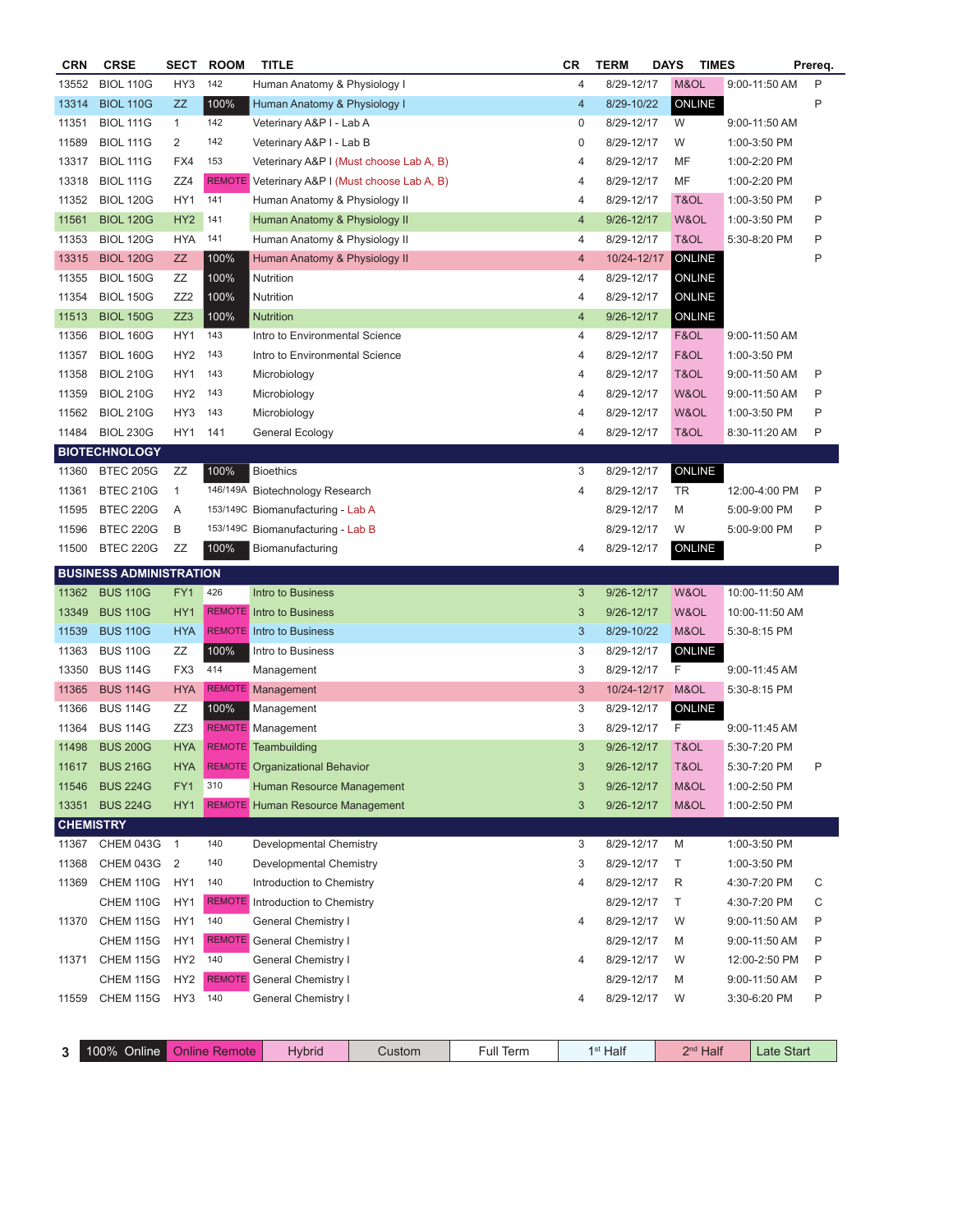| <b>CRN</b> | <b>CRSE</b>                                 | SECT            | <b>ROOM</b>           | <b>TITLE</b>                                                                    | <b>CR</b>  | <b>TERM</b> | <b>DAYS</b>      | <b>TIMES</b>   |                | Prereq.      |
|------------|---------------------------------------------|-----------------|-----------------------|---------------------------------------------------------------------------------|------------|-------------|------------------|----------------|----------------|--------------|
|            | CHEM 115G                                   | HY3             |                       | <b>REMOTE</b> General Chemistry I                                               |            | 8/29-12/17  |                  | M              | 1:00-3:50 PM   | P            |
| 11372      | CHEM 116G                                   | HY1             | 140                   | <b>General Chemistry II</b>                                                     | 4          | 8/29-12/17  |                  | R              | 8:00-10:50 AM  | P            |
|            | CHEM 116G                                   | HY1             |                       | <b>REMOTE</b> General Chemistry II                                              |            | 8/29-12/17  |                  | Т              | 9:00-11:50 AM  | P            |
| 11563      | CHEM 116G                                   | HY <sub>2</sub> | 140                   | General Chemistry II                                                            | 4          | 8/29-12/17  |                  | R              | 11:00-1:50 PM  | P            |
|            | CHEM 116G                                   | HY <sub>2</sub> |                       | <b>REMOTE</b> General Chemistry II                                              |            | 8/29-12/17  |                  | Т              | 9:00-11:50 AM  | P            |
| 11564      | <b>CHEM 200G</b>                            | HY1             | 140                   | <b>Organic Chemistry</b>                                                        | 4          | 8/29-12/17  |                  | M              | 9:00-11:50 AM  | P            |
|            | CHEM 200G                                   | HY1             |                       | <b>REMOTE</b> Organic Chemistry                                                 |            | 8/29-12/17  |                  | W              | 9:00-11:50 AM  | Ρ            |
|            | <b>COMPUTER INFORMATION SYSTEMS</b>         |                 |                       |                                                                                 |            |             |                  |                |                |              |
| 11373      | <b>CIS 110G</b>                             | HY1             |                       | <b>REMOTE</b> Introduction to Computers                                         | 3          | 9/26-12/17  |                  | R&OL           | 10:00-11:50 AM | $\mathsf{P}$ |
| 11537      | <b>CIS 110G</b>                             | <b>HYA</b>      | 428                   | <b>Introduction to Computers</b>                                                | 3          | 9/26-12/17  |                  | W&OL           | 6:00-7:50 PM   | P            |
| 11374      | <b>CIS 110G</b>                             | ΖZ              | 100%                  | Introduction to Computers                                                       | 3          | 8/29-12/17  |                  | ONLINE         |                | P            |
| 11499      | <b>CIS 111G</b>                             | ZZ              | 100%                  | Computer Technologies                                                           | 3          | 8/29-12/17  |                  | <b>ONLINE</b>  |                | P            |
| 11492      | <b>CIS 112G</b>                             | HY <sub>1</sub> | 428                   | Intro to Object Oriented Prog.                                                  | 3          | 9/26-12/17  |                  | F&OL           | 10:00-11:50 AM | P            |
| 11375      | <b>CIS 112G</b>                             | ZZ              | 100%                  | Intro to Object Oriented Prog.                                                  | 3          | 9/26-12/17  |                  | ONLINE         |                | P            |
| 11696      | <b>CIS 112G</b>                             | ZZ <sub>2</sub> | 100%                  | Intro to Object Oriented Prog.                                                  | 3          | 9/26-12/17  |                  | ONLINE         |                | P            |
| 11376      | <b>CIS 113G</b>                             | ZZ              | 100%                  | Database Design & Management                                                    | $\sqrt{3}$ | 9/26-12/17  |                  | ONLINE         |                | P            |
| 11636      | <b>CIS 124G</b>                             | <b>HYB</b>      | 428                   | <b>Web Development I</b>                                                        | $\sqrt{3}$ | 9/26-12/17  |                  | T&OL           | 6:00-8:30 PM   | P            |
| 11572      | <b>CIS 146G</b>                             | ZZ              | <b>REMOTE</b> Linux I |                                                                                 | 3          | 8/29-10/22  |                  | <b>TR</b>      | 1:00-4:40 PM   | P            |
| 11637      | <b>CIS 148G</b>                             | HY <sub>2</sub> | 428                   | Intro to Java Programming                                                       | 3          | 9/26-12/17  |                  | W&OL           | 10:00-11:50 AM | P            |
| 11697      | <b>CIS 148G</b>                             | <b>ZZ</b>       | 100%                  | Intro to Java Programming                                                       | $\sqrt{3}$ | 9/26-12/17  |                  | ONLINE         |                | Ρ            |
| 11600      | <b>CIS 156G</b>                             | <b>HYA</b>      | 428                   | Computer Appl. in Business                                                      | 3          | 8/29-12/17  |                  | R&OL           | 6:00-8:30 PM   | P            |
| 11377      | <b>CIS 156G</b>                             | ΖZ              | 100%                  | Computer Appl. in Business                                                      | 3          | 8/29-12/17  |                  | ONLINE         |                | P            |
| 11638      | <b>CIS 158G</b>                             | ZZ <sub>2</sub> | 100%                  | Introduction to C++                                                             | $\sqrt{3}$ | 9/26-12/17  |                  | <b>ONLINE</b>  |                | P            |
| 11558      | <b>CIS 177G</b>                             | ΖZ              | 100%                  | Introduction to Python                                                          | 3          | 8/29-12/17  |                  | <b>ONLINE</b>  |                | P            |
| 11573      | <b>CIS 223G</b>                             | <b>ZZ</b>       | 100%                  | <b>Advanced SQL</b>                                                             |            | 9/26-12/17  |                  |                |                | Ρ            |
| 11632      | <b>CIS 248G</b>                             | HY1             | 428                   |                                                                                 | 3<br>3     | 9/26-12/17  |                  | ONLINE<br>W&OL |                | P            |
|            |                                             |                 |                       | Advanced Java Programming                                                       |            |             |                  |                | 1:00-4:40 PM   |              |
| 11378      | <b>CRIMINAL JUSTICE</b><br><b>CRMJ 101G</b> | FY1             | 202                   | Intro to Criminal Justice                                                       | 3          | 8/29-10/22  |                  | T&OL           | 4:00-6:50 PM   |              |
| 13299      | <b>CRMJ 101G</b>                            | HY1             |                       | <b>REMOTE</b> Intro to Criminal Justice                                         | 3          | 8/29-10/22  |                  | T&OL           | 4:00-6:50 PM   |              |
| 11379      | <b>CRMJ 101G</b>                            | <b>ZZ</b>       | 100%                  | Intro to Criminal Justice                                                       | $\sqrt{3}$ | 10/24-12/17 |                  | <b>ONLINE</b>  |                |              |
|            |                                             |                 | 202                   |                                                                                 |            |             |                  |                |                |              |
| 11380      | <b>CRMJ 121G</b>                            | FY1             |                       | <b>Criminal Procedure</b>                                                       | 4          |             | 10/24-12/17 T&OL |                | 4:00-6:50 PM   |              |
| 13300      | <b>CRMJ 121G</b>                            | HY1             |                       | <b>REMOTE</b> Criminal Procedure                                                | 4          |             | 10/24-12/17 T&OL |                | 4:00-6:50 PM   |              |
| 11381      | <b>CRMJ 121G</b>                            | ZZ              | 100%                  | <b>Criminal Procedure</b>                                                       | 4          | 8/29-10/22  |                  | <b>ONLINE</b>  |                |              |
| 11382      | <b>CRMJ 150G</b>                            | FY1             | 202                   | Criminology                                                                     | 3          | 8/29-10/22  |                  | W&OL           | 9:00-11:50 AM  |              |
| 13301      | <b>CRMJ 150G</b>                            | HY1             |                       | <b>REMOTE</b> Criminology                                                       | 3          | 8/29-10/22  |                  | W&OL           | 9:00-11:50 AM  |              |
| 11383      | <b>CRMJ 150G</b>                            | ZZ              | 100%                  | Criminology                                                                     | 3          | 10/24-12/17 |                  | <b>ONLINE</b>  |                |              |
| 13267      | <b>CRMJ 205G</b>                            | FY1             | 202                   | <b>Police Operations</b>                                                        | 3          |             | 10/24-12/17 M&OL |                | 4:00-6:50 PM   |              |
| 13303      | <b>CRMJ 205G</b>                            | HY1             |                       | <b>REMOTE</b> Police Operations                                                 | 3          | 10/24-12/17 |                  | M&OL           | 4:00-6:50 PM   |              |
| 11384      | <b>CRMJ 205G</b>                            | ZZ              | 100%                  | <b>Police Operations</b>                                                        | 3          | 8/29-10/22  |                  | <b>ONLINE</b>  |                |              |
| 11385      | <b>CRMJ 215G</b>                            | FY1             | 202                   | <b>Corrections Operations</b>                                                   | 3          |             | 10/24-12/17 W&OL |                | 9:00-11:50 AM  |              |
| 13302      | <b>CRMJ 215G</b>                            | HY <sub>1</sub> |                       | <b>REMOTE</b> Corrections Operations                                            | 3          | 10/24-12/17 |                  | W&OL           | 9:00-11:50 AM  |              |
| 13268      | <b>CRMJ 215G</b>                            | ZZ              | 100%                  | <b>Corrections Operations</b>                                                   | 3          | 8/29-10/22  |                  | <b>ONLINE</b>  |                |              |
| 11386      | <b>CRMJ 270G</b>                            | HY1             |                       | REMOTE Criminal Justice Intership (Meets online remote 9/7, 10/5, 11/2, & 12/7) | 3          | 8/29-12/17  |                  | W&OL           | 1:00-2:00 PM   |              |
| 13269      | <b>CRMJ 275G</b>                            | HY1             |                       | REMOTE Senior Project (Meets online remote 9/14, 10/12, 11/2 & 12/7)            | 3          | 8/29-12/17  |                  | W&OL           | 1:00-2:00 PM   |              |
|            | <b>CRITICAL THINKING</b>                    |                 |                       |                                                                                 |            |             |                  |                |                |              |
| 11560      | <b>CRIT 150G</b>                            | $\mathbf{1}$    | 310                   | Critical Thinking in the Humanities                                             | 3          | 8/29-12/17  |                  | Τ              | 9:00-11:50 AM  |              |
| 11582      | <b>CRIT 150G</b>                            | Α               | 310                   | Critical Thinking in the Humanities                                             | 3          | 8/29-12/17  |                  | Т              | 5:30-8:20 PM   |              |
| 11515      | <b>CRIT 150G</b>                            | ΖZ              | 100%                  | Critical Thinking in the Humanities                                             | 3          | 8/29-12/17  |                  | ONLINE         |                |              |
|            |                                             |                 |                       |                                                                                 |            |             |                  |                |                |              |

| $\epsilon$ ull $\tau$<br>Half<br>$100\%$<br>2nc<br>Start<br>Hybria<br>Dnline.<br>Hali<br>Term<br>Custom<br>mote<br>_ate<br>Jnline<br>. .<br>$\cdot$ |
|-----------------------------------------------------------------------------------------------------------------------------------------------------|
|-----------------------------------------------------------------------------------------------------------------------------------------------------|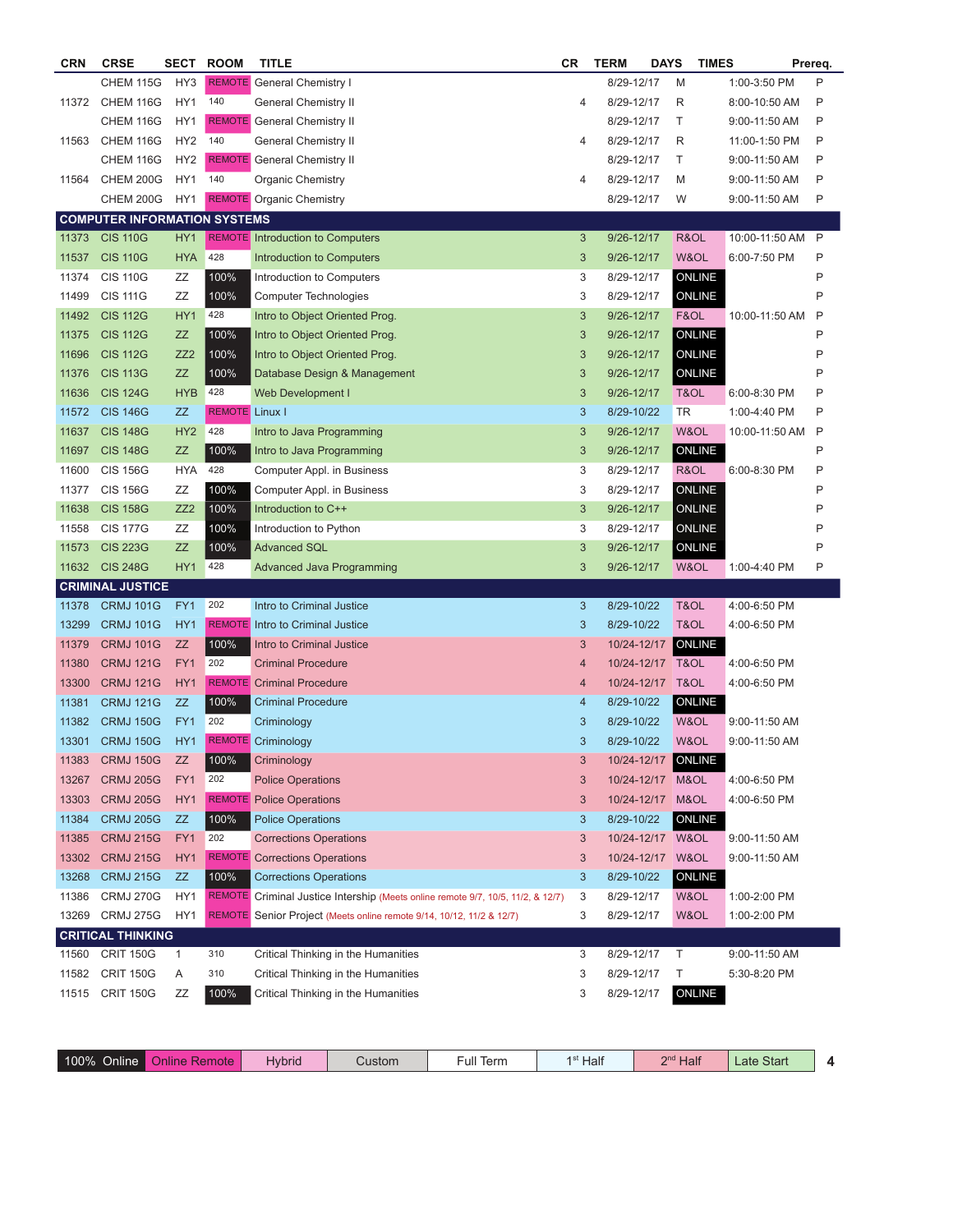| <b>CRN</b>       | <b>CRSE</b>                      |                 | <b>SECT ROOM</b>     | <b>TITLE</b>                                 |                                                                                                                     |                                                                         | СR           | TERM                 | <b>DAYS</b>        | TIMES            | Prereq. |
|------------------|----------------------------------|-----------------|----------------------|----------------------------------------------|---------------------------------------------------------------------------------------------------------------------|-------------------------------------------------------------------------|--------------|----------------------|--------------------|------------------|---------|
|                  | <b>DATA SCIENCE</b>              |                 |                      |                                              |                                                                                                                     |                                                                         |              |                      |                    |                  |         |
| 11556            | DATA 210G                        | ΖZ              | 100%                 | Elements of Data Science                     |                                                                                                                     |                                                                         | 3            | 8/29-12/17           | <b>ONLINE</b>      |                  | P       |
|                  | <b>DIGITAL MEDIA TECHNOLOGY</b>  |                 |                      |                                              |                                                                                                                     |                                                                         |              |                      |                    |                  |         |
| 11612            | <b>DGMT 115G</b>                 | HY <sub>1</sub> |                      | <b>REMOTE</b> Introduction to Graphic Design |                                                                                                                     |                                                                         | 3            | 8/29-10/22           | T&OL               | 2:00-4:45 PM     | P/C     |
| 11387            | <b>DGMT 125G</b>                 | ZZ              | 100%                 | Introduction to Animation                    |                                                                                                                     |                                                                         | 3            | 9/26-12/17           | ONLINE             |                  | P       |
| 11388            | <b>DGMT 135G</b>                 | FY1             | 430                  | Introduction to Photoshop                    |                                                                                                                     |                                                                         | 3            | 8/29-10/22           | W&OL               | 2:00-4:45 PM     | P       |
| 13307            | <b>DGMT 135G</b>                 | HY <sub>1</sub> |                      | <b>REMOTE</b> Introduction to Photoshop      |                                                                                                                     |                                                                         | 3            | 8/29-10/22           | W&OL               | 2:00-4:45 PM     | Ρ       |
| 11389            | <b>DGMT 165G</b>                 | ZZ              | 100%                 | Intro to Video Production                    |                                                                                                                     |                                                                         | $\mathbf{3}$ | 9/26-12/17           | ONLINE             |                  | P       |
| 11390            | <b>DGMT 175G</b>                 | FY1             | 430                  | Adobe Illustrator                            |                                                                                                                     |                                                                         | 3            | 10/24-12/17 T&OL     |                    | 2:00-4:45 PM     | P       |
| 13309            | <b>DGMT 175G</b>                 | HY <sub>1</sub> |                      | <b>REMOTE</b> Adobe Illustrator              |                                                                                                                     |                                                                         | $\mathbf{3}$ | 10/24-12/17 T&OL     |                    | 2:00-4:45 PM     | Ρ       |
| 13308            | <b>DGMT 205G</b>                 | HY <sub>1</sub> | 430                  | <b>Advanced Photoshop</b>                    |                                                                                                                     |                                                                         | 3            |                      | 10/24-12/17 W&OL   | 2:00-4:45 PM     | Ρ       |
|                  | <b>EARLY CHILDHOOD EDUCATION</b> |                 |                      |                                              |                                                                                                                     |                                                                         |              |                      |                    |                  |         |
| 11392            | <b>ECE 100G</b>                  | FY1             | 416                  |                                              | 9/27, 10/11, 10/25, 11/8, 11/22 & 12/6)                                                                             | Early Childhood Growth & Dev. (Meets on campus 8/30, 9/13,              | 3            | 8/29-12/17           | T&OL               | 9:00-11:45 AM    |         |
| 13255            | <b>ECE 100G</b>                  | HY1             |                      |                                              | 9/27, 10/11, 10/25, 11/8, 11/22 & 12/6)                                                                             | REMOTE Early Childhood Growth & Dev. (Meets online remote 8/30, 9/13, 3 |              | 8/29-12/17           | T&OL               | 9:00-11:45 AM    |         |
| 11393            | <b>ECE 116G</b>                  | <b>ZZ</b>       | 100%                 | Child Health Safety & Nutrition              |                                                                                                                     |                                                                         | 3            | 9/26-12/17           | ONLINE             |                  |         |
| 11607            | <b>ECE 202G</b>                  | HY1             | 416                  |                                              | Senior Practicum: Student Teaching (meets on campus<br>8/29, 9/12, 9/26, 10/10, 10/24, 11/14, 11/18 & 12/2)         |                                                                         | 3            | 8/29-12/17           | M&OL               | 4:00-5:20 PM     | P       |
| 13256            | <b>ECE 203G</b>                  | <b>HYA</b>      |                      | 10/26, 11/9, 11/23 and 12/7)                 | REMOTE Language Arts in ECE (meets online remote                                                                    |                                                                         | 3            |                      | 10/24-12/17 W&OL   | 6:00-7:20 PM     | P       |
| 11608            | <b>ECE 212G</b>                  | HY1             | 416                  |                                              | Senior Practicum: Professional Development (meets on campus<br>8/29, 9/12, 9/26, 10/10, 10/24, 11/14, 11/18 & 12/2) |                                                                         |              |                      | 8/29-12/17<br>M&OL | 4:00-5:20 PM     | P       |
| 13257            | <b>ECE 214G</b>                  | <b>HYA</b>      | 416                  |                                              | App. Disc. & Guid./Young Child                                                                                      |                                                                         |              | 9/26-12/17           | M&OL               | 6:00-7:20 PM     | P       |
| 11609            | <b>ECE 250G</b>                  | ZZ              | 100%                 |                                              | Childcare Admin & Management                                                                                        |                                                                         |              | 8/29-10/22           | ONLINE             |                  | Ρ       |
| <b>ECONOMICS</b> |                                  |                 |                      |                                              |                                                                                                                     |                                                                         |              |                      |                    |                  |         |
| 11394            | <b>ECON 225G</b>                 | ZZ              | 100%                 | <b>Personal Finance</b>                      |                                                                                                                     |                                                                         | 3            | 8/29-12/17           | ONLINE             |                  |         |
| 11527            | <b>ECON 225G</b>                 | ZZ <sub>2</sub> |                      | <b>REMOTE</b> Personal Finance               |                                                                                                                     |                                                                         | 3            | 8/29-12/17           | F                  | 9:00-11:45 AM    |         |
| 13352            | <b>ECON 234G</b>                 | FY <sub>2</sub> | 414                  | Macroeconomics                               |                                                                                                                     |                                                                         | 3            | 8/29-12/17           | TR&OL              | 8:00-9:50 AM     |         |
| 11395            | <b>ECON 234G</b>                 | HY <sub>2</sub> |                      | <b>REMOTE</b> Macroeconomics                 |                                                                                                                     |                                                                         | 3            | 8/29-10/22           | TR&OL              | 8:00-9:50 AM     |         |
| 11528            | <b>ECON 234G</b>                 | <b>HYB</b>      |                      | <b>REMOTE</b> Macroeconomics                 |                                                                                                                     |                                                                         | 3            | 8/29-10/22           | W&OL               | 5:30-8:15 PM     |         |
| 11396            | ECON 234G                        | ΖZ              | 100%                 | Macroeconomics                               |                                                                                                                     |                                                                         | 3            | 8/29-12/17           | ONLINE             |                  |         |
| 13354            | <b>ECON 235G</b>                 | FY1             | 414                  | <b>Microeconomics</b>                        |                                                                                                                     |                                                                         | 3            |                      | 10/24-12/17 TR&OL  | 8:00-9:50 AM     | P       |
| 13355            | ECON 235G                        | HY <sub>1</sub> |                      | <b>REMOTE Microeconomics</b>                 |                                                                                                                     |                                                                         | 3            |                      | 10/24-12/17 TR&OL  | 8:00-9:50 AM     | Ρ       |
| 11529            | <b>ECON 235G</b>                 | <b>HYB</b>      |                      | <b>REMOTE</b> Microeconomics                 |                                                                                                                     |                                                                         | 3            |                      | 10/24-12/17 W&OL   | 5:30-8:15 PM     | P       |
|                  | <b>ENGINEERING SCIENCE</b>       |                 |                      |                                              |                                                                                                                     |                                                                         |              |                      |                    |                  |         |
| 11587            | ENGR 201G ZZ                     |                 | 100%                 |                                              | Introduction to Chemical Engineering I                                                                              |                                                                         | 3            | 8/29-12/17           | ONLINE             | 10:10-11:00 AM P |         |
| <b>ENGLISH</b>   |                                  |                 |                      |                                              |                                                                                                                     |                                                                         |              |                      |                    |                  |         |
| 11571            | <b>ENGL 095G</b>                 | $\mathbf{1}$    | 410                  | Developing College Writing                   |                                                                                                                     |                                                                         | 5            | 8/29-12/17           | <b>MW</b>          | 10:00-12:20 PM P |         |
| 11622            | <b>ENGL 095G</b>                 | $\overline{2}$  | 410                  | Developing College Writing                   |                                                                                                                     |                                                                         | 5            | 8/29-12/17           | TR                 | 10:00-12:20 PM P |         |
| 11402            | <b>ENGL 110G</b>                 | 1               | 408                  | <b>College Composition I</b>                 |                                                                                                                     |                                                                         | 4            | 8/29-12/17           | <b>MW</b>          | 8:00-9:50 AM     | P       |
| 11630            | <b>ENGL 110G</b>                 | $\overline{2}$  | 408                  | <b>College Composition I</b>                 |                                                                                                                     |                                                                         | 4            | 8/29-12/17           | F                  | 8:00-11:40 AM    | P       |
| 11404            | <b>ENGL 110G</b>                 | 3               | 122                  | <b>College Composition I</b>                 |                                                                                                                     |                                                                         | 4            | 8/29-12/17           | TR                 | 1:00-2:50 PM     | P       |
| 11503            | <b>ENGL 110G</b>                 | $\overline{4}$  | 408                  | <b>College Composition I</b>                 |                                                                                                                     |                                                                         | 4            | 9/26-12/17           | <b>TR</b>          | 10:00-12:20 PM P |         |
| 13360            | <b>ENGL 110G</b>                 | 5               | 122                  | College Composition I                        |                                                                                                                     |                                                                         | 4            | 8/29-12/17           | TR                 | 10:00-11:50 AM P |         |
| 11512            | <b>ENGL 110G</b>                 | 6               | 122                  | College Composition I                        |                                                                                                                     |                                                                         | 4            | 8/29-12/17           | MW                 | 10:00-11:50 AM P |         |
| 11405            | <b>ENGL 110G</b>                 | Α               | 122                  | <b>College Composition I</b>                 |                                                                                                                     |                                                                         | 4            | 8/29-12/17           | <b>MW</b>          | 5:00-6:50 PM     | P       |
| 11629            | <b>ENGL 110G</b>                 | FX4             | 408                  | <b>College Composition I</b>                 |                                                                                                                     |                                                                         | 4            | 8/29-12/17           | W                  | 1:00-4:50 PM     | P       |
| 11401            | <b>ENGL 110G</b>                 | HY1             |                      | <b>REMOTE</b> College Composition I          |                                                                                                                     |                                                                         | 4            | 8/29-12/17           | T&OL               | 1:00-2:50 PM     | P       |
| 5                | 100% Online                      |                 | <b>Online Remote</b> | <b>Hybrid</b><br>Custom                      |                                                                                                                     | Full Term                                                               |              | 1 <sup>st</sup> Half | $2nd$ Half         | Late Start       |         |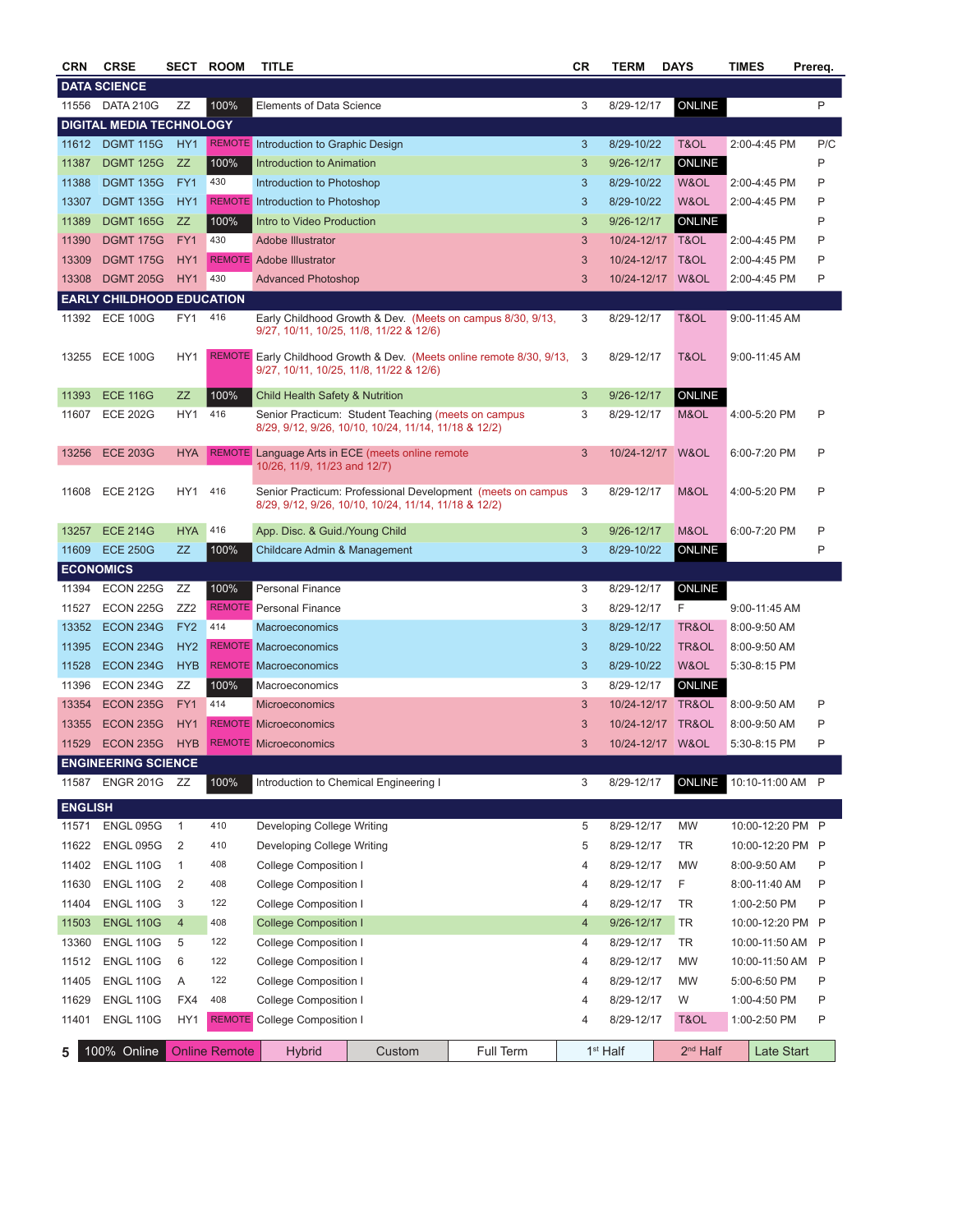| <b>CRN</b>       | <b>CRSE</b>                      | <b>SECT</b>     | <b>ROOM</b>      | <b>TITLE</b>                                 |                           | <b>TERM</b> | <b>DAYS</b> | <b>TIMES</b>  |                  | Prereq. |
|------------------|----------------------------------|-----------------|------------------|----------------------------------------------|---------------------------|-------------|-------------|---------------|------------------|---------|
| 11403            | <b>ENGL 110G</b>                 | HY <sub>2</sub> | 314              | <b>College Composition I</b>                 | $\overline{4}$            | 8/29-10/22  |             | MW&OL         | 1:00-2:50 PM     | P       |
| 11486            | <b>ENGL 110G</b>                 | <b>HYA</b>      |                  | REMOTE College Composition I                 | $\overline{4}$            | 10/24-12/17 |             | TR&OL         | 5:00-6:50 PM     | P       |
| 11487            | <b>ENGL 110G</b>                 | Z12             |                  | <b>REMOTE</b> College Composition I          | 4                         | 8/29-12/17  | M           |               | 8:00-11:40 AM    | Ρ       |
| 11602            | <b>ENGL 110G</b>                 | Z <sub>15</sub> |                  | <b>REMOTE</b> College Composition I          | $\overline{4}$            | 9/26-12/17  | <b>MW</b>   |               | 10:00-12:20 PM P |         |
| 11406            | <b>ENGL 110G</b>                 | ZZ              | 100%             | College Composition I                        | 4                         | 8/29-12/17  |             | ONLINE        |                  | P       |
| 11407            | <b>ENGL 110G</b>                 | ZZ1             | 100%             | College Composition I                        | 4                         | 8/29-12/17  |             | ONLINE        |                  | P       |
| 13356            | <b>ENGL 110G</b>                 | ZZ4             |                  | <b>REMOTE</b> College Composition I          | 4                         | 8/29-12/17  | W           |               | 1:00-4:50 PM     | P       |
| 11613            | <b>ENGL 111G</b>                 | $\mathbf{1}$    | 122              | College Comp I with Lab                      | 5                         | 8/29-12/17  | <b>MW</b>   |               | 10:00-11:50 AM   | P       |
|                  | <b>ENGL 111G</b>                 | $\mathbf{1}$    | 218              | College Comp I with Lab                      |                           | 8/29-12/17  | F           |               | 10:00-11:50 AM   | P       |
| 13357            | <b>ENGL 111G</b>                 | 3               | 122              | College Comp I with Lab                      | 5                         | 8/29-12/17  | TR          |               | 1:00-2:50 PM     | Ρ       |
|                  | <b>ENGL 111G</b>                 | 3               | 218              | College Comp I with Lab                      |                           | 8/29-12/17  | F           |               | 1:00-2:50 PM     | P       |
| 13361            | <b>ENGL 111G</b>                 | 5               | 122              | College Comp I with Lab                      | 5                         | 8/29-12/17  | <b>TR</b>   |               | 10:00-11:50 AM   | P       |
|                  | <b>ENGL 111G</b>                 | 5               | 400              | College Comp I with Lab                      |                           | 8/29-12/17  | R           |               | 1:00-2:50 PM     | Ρ       |
| 13358            | <b>ENGL 111G</b>                 | A               | 122              | College Comp I with Lab                      |                           | 8/29-12/17  | <b>MW</b>   |               | 5:00-6:50 PM     | P       |
|                  | <b>ENGL 111G</b>                 | A               | 218              | College Comp I with Lab                      |                           | 8/29-12/17  | R           |               | 5:00-6:50 PM     | P       |
| 11624            | <b>ENGL 115G</b>                 | $\mathbf{1}$    | 310              | Introduction to Film Studies                 | 3                         | 8/29-12/17  | R           |               | 1:00-3:50 PM     | P       |
| 13364            | <b>ENGL 117G</b>                 | FX1             | 312              | Introduction to Literature                   | 3                         | 8/29-12/17  | Τ           |               | 9:00-11:50 AM    | Ρ       |
| 13365            | <b>ENGL 117G</b>                 | ZZ <sub>1</sub> |                  | <b>REMOTE</b> Introduction to Literature     | 3                         | 8/29-12/17  | Τ           |               | 9:00-11:50 AM    | Ρ       |
| 11614            | <b>ENGL 120G</b>                 | $\mathbf{1}$    | 310              | Intro to African American Lit                | 3                         | 8/29-12/17  | M           |               | 9:00-11:50 AM    | P       |
| 13363            | <b>ENGL 209G</b>                 | ZZ              | 100%             | American Lit Through Civil War               | $\ensuremath{\mathsf{3}}$ | 8/29-12/17  |             | ONLINE        |                  | P       |
| 11408            | <b>ENGL 210G</b>                 | HY <sub>1</sub> | 312              | <b>Oral Communications</b>                   | $\mathbf{3}$              | 8/29-10/22  |             | M&OL          | 1:00-3:45 PM     | P       |
| 11547            | <b>ENGL 212G</b>                 | $\mathbf{1}$    | 314              | Women's Literature                           | 3                         | 8/29-12/17  | W           |               | 9:00-11:50 AM    | P       |
| 11409            | <b>ENGL 213G</b>                 | ZZ              |                  | <b>REMOTE</b> Creative Writing               | 3                         | 8/29-12/17  | W           |               | 5:00-7:45 PM     | Ρ       |
| 11411            | <b>ENGL 214G</b>                 | FX1             | 312              | Intro to Creative Nonfiction                 | 3                         | 8/29-12/17  | F           |               | 9:00-11:40 AM    | P       |
| 11412            | <b>ENGL 214G</b>                 | ZZ              | 100%             | Intro to Creative Nonfiction                 | 3                         | 8/29-12/17  |             | ONLINE        |                  | P       |
| 13359            | <b>ENGL 214G</b>                 | ZZ1             |                  | <b>REMOTE</b> Intro to Creative Nonfiction   | 3                         | 8/29-12/17  | F           |               | 9:00-11:40 AM    | P       |
| 11410            | <b>ENGL 214G</b>                 | ZZ <sub>2</sub> |                  | <b>REMOTE</b> Intro to Creative Nonfiction   | 3                         | 8/29-12/17  | <b>MW</b>   |               | 10:00-11:20 AM P |         |
| <b>FINE ARTS</b> |                                  |                 |                  |                                              |                           |             |             |               |                  |         |
| 13312            | <b>ARTS 103G</b>                 | $\mathbf{1}$    | 202              | Fundamentals of Acting I                     | 4                         | 8/29-12/17  | <b>TR</b>   |               | 1:00-2:50 PM     |         |
| 13253            | <b>ARTS 105G</b>                 | $\mathbf{1}$    | 310              | Intro to Music                               | 3                         | 8/29-12/17  | W           |               | 9:00-11:50 AM    |         |
| 11514            | <b>ARTS 117G</b>                 | ZZ              | 100%             | Art History I                                | 3                         | 8/29-12/17  |             | ONLINE        |                  |         |
| 11338            | <b>ARTS 123G</b>                 | $\mathbf{1}$    | 308              | Drawing I                                    | 3                         | 8/29-12/17  | W           |               | 1:00-5:30 PM     |         |
| 11339            | <b>ARTS 123G</b>                 | HY1             |                  | <b>REMOTE</b> Drawing I                      | 3                         | 9/26-12/17  |             | M&OL          | 1:00-5:30 PM     |         |
| 13310            | <b>ARTS 123G</b>                 | RY <sub>2</sub> | R <sub>158</sub> | Drawing I (Rochester Campus)                 | 3                         | 8/29-12/17  | W           |               | 6:00-8:50 PM     |         |
|                  | <b>ARTS 123G</b>                 | RY <sub>2</sub> |                  | <b>REMOTE</b> Drawing I                      |                           | 8/29-12/17  | M           |               | 6:00-7:50 PM     |         |
| 11340            | <b>ARTS 123G</b>                 | ΖZ              | 100%             | Drawing I                                    | 3                         | 8/29-12/17  |             | <b>ONLINE</b> |                  |         |
| 11341            | <b>ARTS 126G</b>                 | ZZ              |                  | <b>REMOTE</b> Typography                     | 3                         | 8/29-12/17  | M           |               | 9:00-1:30 PM     |         |
| 13306            | <b>ARTS 230G</b>                 | HY1             | 308              | Introduction to Printmaking                  | 3                         | 9/26-12/17  |             | T&OL          | 1:00-5:30 PM     | P       |
| 13311            | <b>ARTS 235G</b>                 | R <sub>1</sub>  | R <sub>158</sub> | Sculpture and 3D Form (Rochester Campus)     | 3                         | 8/29-12/17  | R           |               | 1:00-5:30 PM     | Ρ       |
|                  | FIRST YEAR SEMINAR / CORNERSTONE |                 |                  |                                              |                           |             |             |               |                  |         |
| 11413            | <b>FYE 101G</b>                  | ZZ              | 100%             | <b>First Year Seminar</b>                    | $\mathbf{1}$              | 10/24-12/17 |             | <b>ONLINE</b> |                  |         |
| 11501            | <b>FYE 111G</b>                  | FX1             | 414              | <b>First Year Seminar BUS HOSP</b>           | $\mathbf{1}$              | 8/29-10/22  | W           |               | 8:00-9:50 AM     |         |
| 11538            | <b>FYE 111G</b>                  | HY <sub>2</sub> |                  | <b>REMOTE</b> First Year Seminar BUS HOSP    | $\mathbf{1}$              | 10/24-12/17 |             | M&OL          | 4:00-5:20 PM     |         |
| 13353            | <b>FYE 111G</b>                  | ZZ1             |                  | <b>REMOTE</b> First Year Seminar BUS HOSP    | $\mathbf{1}$              | 8/29-10/22  | W           |               | 8:00-9:50 AM     |         |
| 11553            | <b>FYE 114G</b>                  | HY1             |                  | <b>REMOTE</b> First Year Seminar Engineering | $\mathbf{1}$              | 8/29-10/22  |             | R&OL          | 8:00-8:50 AM     |         |
| 13313            | <b>FYE 115G</b>                  | A               | 314              | <b>First Year Seminar Fine Arts</b>          | $\mathbf{1}$              | 8/29-10/22  | Τ           |               | 5:00-6:50 PM     |         |
| 11555            | <b>FYE 116G</b>                  | <b>ZZ</b>       | 100%             | <b>First Year Seminar Nursing</b>            | $\mathbf{1}$              | 8/29-10/22  |             | ONLINE        |                  |         |

| $100\%$<br>. .<br>$\text{-}$ ull $\text{-}$<br>$\Omega$ nd<br>Start<br>Half<br>$4$ st L<br><b>Half</b><br><b>Hybrig</b><br>⊃nlıne '<br>Custom<br><b>Remote</b><br>lerm<br>_ate<br>⊿n⊯ |
|---------------------------------------------------------------------------------------------------------------------------------------------------------------------------------------|
|---------------------------------------------------------------------------------------------------------------------------------------------------------------------------------------|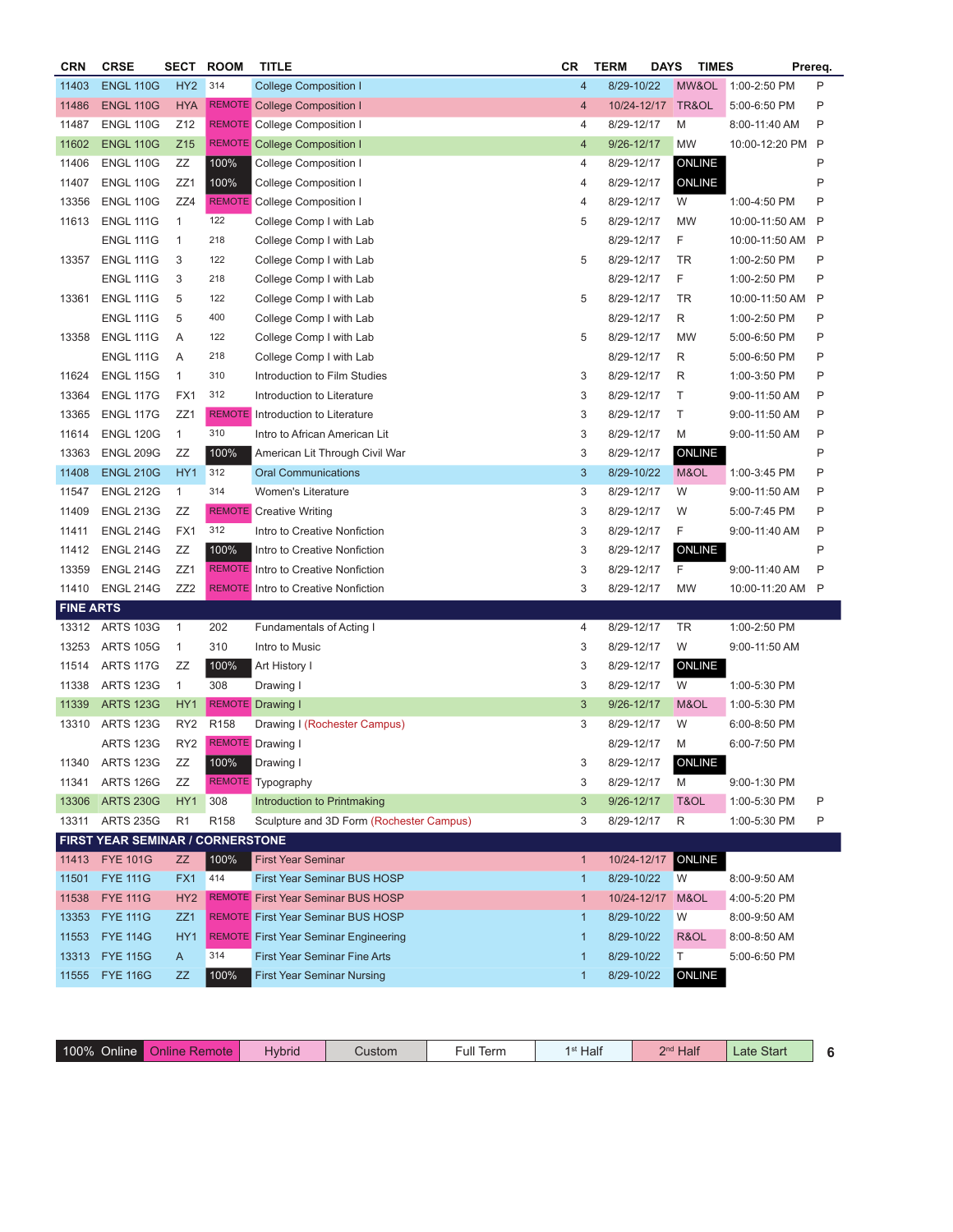| <b>CRN</b>     | <b>CRSE</b>                           |                 | <b>SECT ROOM</b>     | <b>TITLE</b>                                     |                                                                    |                                                                        | CR           | <b>TERM</b>          | <b>DAYS</b>      | <b>TIMES</b> |                   | Prereq. |
|----------------|---------------------------------------|-----------------|----------------------|--------------------------------------------------|--------------------------------------------------------------------|------------------------------------------------------------------------|--------------|----------------------|------------------|--------------|-------------------|---------|
| <b>HISTORY</b> |                                       |                 |                      |                                                  |                                                                    |                                                                        |              |                      |                  |              |                   |         |
| 11414          | <b>HIST 120G</b>                      | HY1             |                      | REMOTE Western Civilization through 1500         |                                                                    |                                                                        | 3            | 8/29-12/17           | M&OL             |              | 1:00-2:20 PM      |         |
| 11565          | <b>HIST 120G</b>                      | ZZ              | 100%                 | Western Civilization through 1500                |                                                                    |                                                                        | 3            | 9/26-12/17           | ONLINE           |              |                   |         |
| 11415          | <b>HIST 130G</b>                      | <b>FYA</b>      | 312                  |                                                  | Western Civilization-1500 to the Present                           |                                                                        | 3            | 9/26-12/17           | T&OL             |              | 5:30-7:20 PM      |         |
| 13293          | <b>HIST 130G</b>                      | <b>HYA</b>      |                      |                                                  | REMOTE Western Civilization-1500 to the Present                    |                                                                        | 3            | 9/26-12/17           | T&OL             |              | 5:30-7:20 PM      |         |
| 11566          | <b>HIST 201G</b>                      | FY1             | 318                  | History of New England                           |                                                                    |                                                                        | 3            | 8/29-12/17           | W&OL             |              | 9:00-10:30 AM     |         |
| 13294          | <b>HIST 201G</b>                      | HY <sub>1</sub> |                      | <b>REMOTE</b> History of New England             |                                                                    |                                                                        | 3            | 8/29-12/17           | W&OL             |              | 9:00-10:30 AM     |         |
| 13286          | <b>HIST 202G</b>                      | HY <sub>1</sub> | 310                  | US History to 1870                               |                                                                    |                                                                        | 3            | 8/29-10/22           | F&OL             |              | $9:00 - 11:45$ AM |         |
| 13284          | <b>HIST 204G</b>                      | ΖZ              | 100%                 | US History 1870 to present                       |                                                                    |                                                                        | 3            | 8/29-12/17           | <b>ONLINE</b>    |              |                   |         |
| 13285          | <b>HIST 211G</b>                      | HY1             |                      | <b>REMOTE</b> Modern Middle East History         |                                                                    |                                                                        | 3            | 9/26-12/17           | R&OL             |              | 1:00-2:50 PM      |         |
|                | <b>HOMELAND SECURITY</b>              |                 |                      |                                                  |                                                                    |                                                                        |              |                      |                  |              |                   |         |
| 12025          | <b>HSEM 110G</b>                      | ZZ              | 100%                 | Intro to Homeland Security                       |                                                                    |                                                                        | 3            | 8/29-10/22           | ONLINE           |              |                   |         |
| 13270          | <b>HSEM 111G</b>                      | FY1             | 216                  | Intro to Emergency Management                    |                                                                    |                                                                        | 3            | 8/29-10/22           | T&OL             |              | 4:00-6:50 PM      |         |
| 13304          | <b>HSEM 111G</b>                      | HY1             |                      | <b>REMOTE</b> Intro to Emergency Management      |                                                                    |                                                                        | 3            | 8/29-10/22           | T&OL             |              | 4:00-6:50 PM      |         |
| 13271          | <b>HSEM 111G</b>                      | ZZ              | 100%                 | Intro to Emergency Management                    |                                                                    |                                                                        | 3            | 10/24-12/17          | ONLINE           |              |                   |         |
| 13272          | <b>HSEM 120G</b>                      | <b>ZZ</b>       | 100%                 | Introduction to Terrorism                        |                                                                    |                                                                        | 3            | 8/29-10/22           | <b>ONLINE</b>    |              |                   |         |
| 13273          | <b>HSEM 211G</b>                      | FY1             | 216                  | Critical Infrastructure Protection               |                                                                    |                                                                        | 3            | 8/29-10/22           | W&OL             |              | 4:00-6:50 PM      |         |
| 13305          | <b>HSEM 211G</b>                      | HY <sub>1</sub> | <b>REMOTE</b>        | <b>Critical Infrastructure Protection</b>        |                                                                    |                                                                        | $\sqrt{3}$   | 8/29-10/22           | W&OL             |              | 4:00-6:50 PM      |         |
| 13274          | <b>HSEM 211G</b>                      | ZZ              | 100%                 | <b>Critical Infrastructure Protection</b>        |                                                                    | $\mathbf{3}$                                                           | 10/24-12/17  | ONLINE               |                  |              |                   |         |
| 13275          | <b>HSEM 270G</b>                      | HY1             |                      | 10/5, 11/2, and 12/7)                            |                                                                    | REMOTE Homeland Scrty & Emerg Mgt Intern (Meets online remote 9/7,     | 3            | 8/29-12/17           | W&OL             |              | 1:00-2:00 PM      |         |
| 13276          | <b>HSEM 275G</b>                      | HY1             |                      | 10/12, 11/2, and 12/7)                           |                                                                    | REMOTE Homeland Scrty & Emerg Mgt Project (Meets online remote 9/14, 3 |              | 8/29-12/17           | W&OL             |              | 1:00-2:00 PM      |         |
|                | <b>HOSPITALITY MANAGEMENT</b>         |                 |                      |                                                  |                                                                    |                                                                        |              |                      |                  |              |                   |         |
| 11671          | <b>HOS 110G</b>                       | FY1             | 103                  |                                                  | Introduction to Hospitality Management                             |                                                                        | 3            | 8/29-10/22           | M&OL             |              | 9:00-11:45 AM     |         |
| 13556          | <b>HOS 110G</b>                       | HY <sub>1</sub> |                      |                                                  | <b>REMOTE</b> Introduction to Hospitality Management               |                                                                        | 3            | 8/29-10/22           | M&OL             |              | 9:00-11:45 AM     |         |
| 13266          | <b>HOS 150G</b>                       | HY <sub>1</sub> |                      | <b>REMOTE</b> Hotel Operations                   |                                                                    |                                                                        | 3            | 10/24-12/17          | M&OL             |              | 1:00-3:45 PM      |         |
| 11491          | <b>HOS 210G</b>                       | ZZ              | 100%                 | Customer Service                                 |                                                                    |                                                                        | 3            | 8/29-10/22           | ONLINE           |              |                   |         |
| 11754          | <b>HOS 215G</b>                       | <b>HYB</b>      |                      | <b>REMOTE Planning Meeting &amp; Conventions</b> |                                                                    |                                                                        | 3            |                      | 10/24-12/17 T&OL |              | 6:00-8:45 PM      |         |
| 11672          | <b>HOS 255G</b>                       | HY <sub>1</sub> | <b>REMOTE</b>        | Catering Sales & Event Mgmt                      |                                                                    |                                                                        | 3            | 8/29-10/22           | M&OL             |              | 1:00-3:45 PM      |         |
| 11419          | <b>HOS 275G</b>                       | ZZ              | 100%                 | <b>Professional Development</b>                  |                                                                    |                                                                        | 3            | 10/24-12/17          | ONLINE           |              |                   |         |
|                | <b>INFORMATION SYSTEMS TECHNOLOGY</b> |                 |                      |                                                  |                                                                    |                                                                        |              |                      |                  |              |                   |         |
| 11580          | <b>IST 112G</b>                       | Α               | 124                  | <b>Applied Logic</b>                             |                                                                    |                                                                        | 3            | 8/29-12/17           | R                |              | 6:00-9:30 PM      |         |
| 11421          | <b>IST 122G</b>                       | ZZ              |                      | <b>REMOTE</b> Introduction to Networks           |                                                                    |                                                                        | 3            | 8/29-10/22           | <b>MW</b>        |              | 6:00-9:40 PM      |         |
| 11511          | <b>IST 122G</b>                       | ZZ <sub>2</sub> |                      | <b>REMOTE</b> Introduction to Networks           |                                                                    |                                                                        | 3            | 8/29-12/17           | W                |              | 1:00-4:40 PM      |         |
| 11422          | <b>IST 123G</b>                       | <b>HYA</b>      | 120/121              |                                                  | Switching Routing and Wireless Essentials (SRWE)                   |                                                                        | 3            | 10/24-12/17          | M                |              | 6:00-9:40 PM      | P       |
|                | <b>IST 123G</b>                       | <b>HYA</b>      |                      |                                                  | <b>REMOTE</b> Switching Routing and Wireless Essentials (SRWE)     |                                                                        |              | 10/24-12/17          | W                |              | 6:00-9:40 PM      | P       |
| 13339          | <b>IST 161G</b>                       | ΖZ              |                      |                                                  | <b>REMOTE</b> Fundamentals of Networking and Security              |                                                                        | 3            | 8/29-12/17           | M                |              | 1:00-4:40 PM      |         |
| 11616          | <b>IST 163G</b>                       | ZZ              |                      | <b>REMOTE</b> Legal Issues in Info. Security     |                                                                    |                                                                        | 3            | 8/29-12/17           | R                |              | 6:00-9:00 PM      |         |
| 11423          | <b>IST 222G</b>                       | <b>HYA</b>      | 120                  |                                                  | Enterprise Networking Security and Automation (ENSA)               |                                                                        | 3            | 8/29-10/22           | W                |              | 6:00-9:40 PM      | P       |
|                | <b>IST 222G</b>                       | <b>HYA</b>      |                      |                                                  | <b>REMOTE</b> Enterprise Networking Security and Automation (ENSA) |                                                                        |              | 8/29-10/22           | M                |              | 6:00-9:40 PM      | Ρ       |
| 13340          | <b>IST 245G</b>                       | ZΖ              |                      | <b>REMOTE</b> Enterprise Data Management         |                                                                    |                                                                        | 3            | 8/29-12/17           | R                |              | 6:00-9:40 PM      | P       |
| 11424          | <b>IST 264G</b>                       | Α               | 120                  | <b>Configuration Security Appliance</b>          |                                                                    |                                                                        | 3            | 8/29-12/17           | Τ                |              | 6:00-9:40 PM      | Ρ       |
| 13607          | <b>IST 275G</b>                       | Α               | 120                  | <b>Network Protocols &amp; Services</b>          |                                                                    |                                                                        | 3            | 8/29-12/17           | R                |              | 6:00-9:45 PM      | Ρ       |
|                | <b>MANUFACTURING</b>                  |                 |                      |                                                  |                                                                    |                                                                        |              |                      |                  |              |                   |         |
| 11619          | <b>MANF 112G</b>                      | RY1             | R <sub>135</sub>     |                                                  | Topics in Manufacturing (Rochester Campus)                         |                                                                        | 3            | 8/29-12/17           | R                |              | 4:00-5:40 PM      |         |
|                | <b>MANF 112G</b>                      | RY1             |                      | <b>REMOTE</b> Topics in Manufacturing            |                                                                    |                                                                        | 3            | 8/29-12/17           | Т                |              | 4:00-5:40 PM      |         |
| 12026          | <b>MANF 120G</b>                      | HY1             |                      | <b>REMOTE</b> Technical Blueprint Reading        |                                                                    |                                                                        | $\mathbf{3}$ | 8/29-10/22           | M&OL             |              | 4:00-5:50 PM      | P       |
| 11551          | <b>MANF 135G</b>                      | ZZ              |                      | <b>REMOTE</b> Technical Math for Mfg.            |                                                                    |                                                                        | 3            | 10/24-12/17          | <b>MW</b>        |              | 3:30-6:00 PM      | P       |
| 12027          | <b>MANF 230G</b>                      | ΖZ              | 100%                 | Manufacturing Ethics                             |                                                                    |                                                                        | 3            | 8/29-12/17           | ONLINE           |              |                   |         |
| 7              | 100% Online                           |                 | <b>Online Remote</b> | <b>Hybrid</b>                                    | Custom                                                             | Full Term                                                              |              | 1 <sup>st</sup> Half |                  | $2nd$ Half   | <b>Late Start</b> |         |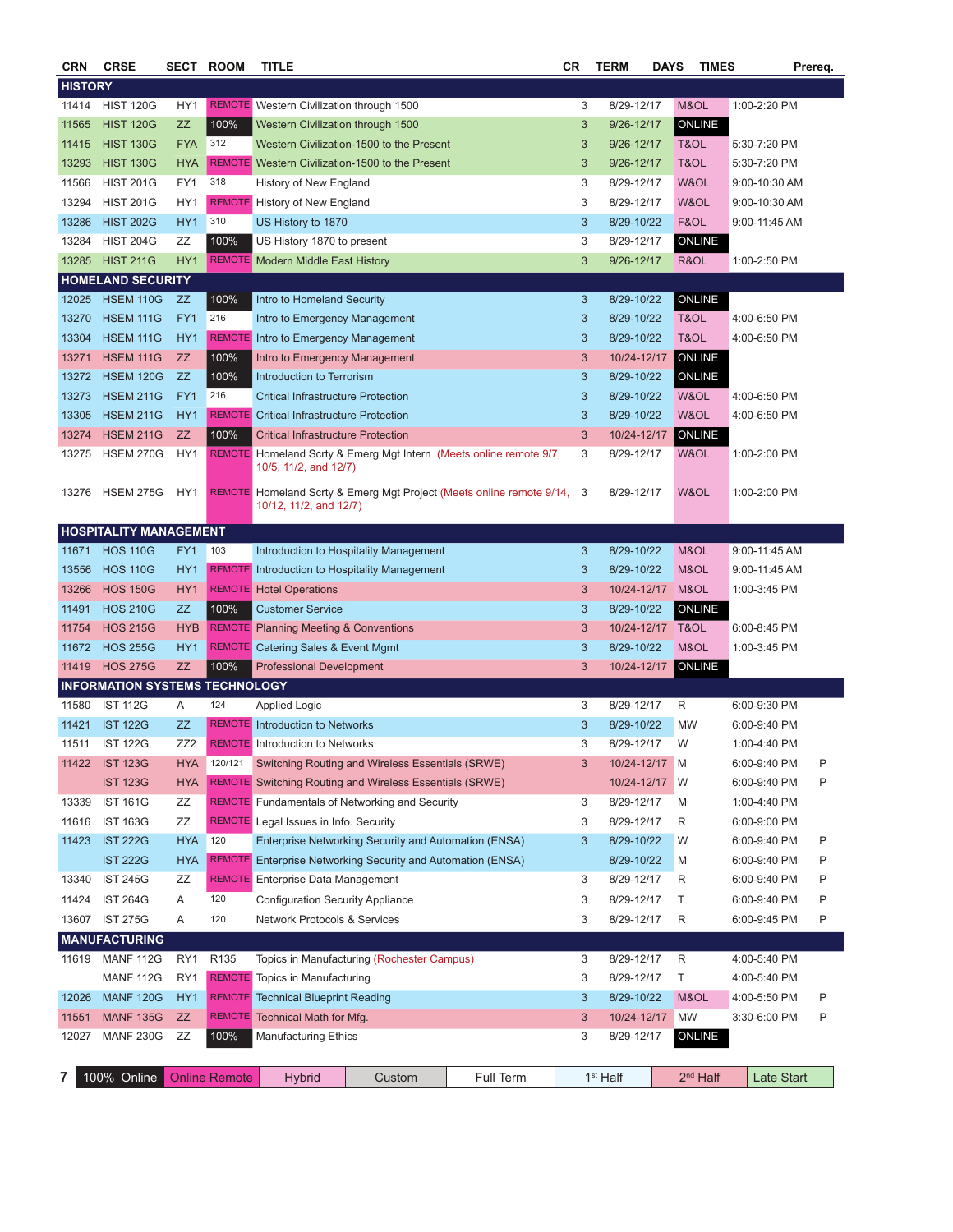| <b>CRN</b>       | <b>CRSE</b>            |                      | <b>SECT ROOM</b> | <b>TITLE</b>                                 |                                                 |           | CR                       | <b>TERM</b> | <b>DAYS</b> | <b>TIMES</b>  |                  | Prereq.      |
|------------------|------------------------|----------------------|------------------|----------------------------------------------|-------------------------------------------------|-----------|--------------------------|-------------|-------------|---------------|------------------|--------------|
| <b>MARKETING</b> |                        |                      |                  |                                              |                                                 |           |                          |             |             |               |                  |              |
| 11530            | <b>MKTG 101G</b>       | <b>HYA</b>           |                  | <b>REMOTE</b> Principles of Marketing        |                                                 |           | 3                        | 9/26-12/17  |             | R&OL          | 5:30-7:20 PM     |              |
| 11516            | <b>MKTG 101G</b>       | ZZ                   | 100%             | <b>Principles of Marketing</b>               |                                                 |           | $\sqrt{3}$               | 9/26-12/17  |             | ONLINE        |                  |              |
|                  | <b>MASSAGE THERAPY</b> |                      |                  |                                              |                                                 |           |                          |             |             |               |                  |              |
| 11425            | <b>MASS 150G</b>       | HY1                  |                  | <b>REMOTE</b> Physiology of Wellness         |                                                 |           | $\overline{2}$           | 9/26-12/17  |             | T&OL          | 8:00-9:20 AM     | P/C          |
| 11601            | <b>MASS 161G</b>       | HY <sub>1</sub>      |                  | <b>REMOTE</b> Principles of Massage Therapy  |                                                 |           | $\overline{2}$           | 9/26-12/17  |             | M&OL          | 8:00-9:50 AM     | P/C          |
| 11428            | <b>MASS 162G</b>       | $\overline{1}$       | 129              |                                              | <b>Essentials of Massage Application</b>        |           | $\overline{2}$           | 9/26-12/17  |             | W             | 8:00-12:30 PM    | P/C          |
| 11426            | <b>MASS 171G</b>       | HY1                  |                  |                                              | <b>REMOTE</b> Structural Anatomy and Physiology |           | $\overline{4}$           | 9/26-12/17  |             | R&OL          | 8:00-12:00 PM    | P/C          |
| 11427            | <b>MASS 181G</b>       | HY <sub>1</sub>      |                  | <b>REMOTE</b> Pathology and Massage I        |                                                 |           | $\overline{2}$           | 9/26-12/17  |             | T&OL          | $9:30-11:10$ AM  | P/C          |
|                  | <b>MATHEMATICS</b>     |                      |                  |                                              |                                                 |           |                          |             |             |               |                  |              |
| 11574            | <b>MATH 085G</b>       | $\mathbf{1}$         | 404              | Skills For College Math Plus                 |                                                 |           | 4                        | 9/26-12/17  |             | MW            | 8:00-10:30 AM    |              |
| 11575            | MATH 085G              | ZZ1                  |                  | <b>REMOTE</b> Skills For College Math Plus   |                                                 |           | 4                        | 8/29-12/17  |             | TR            | 1:00-2:50 PM     |              |
| 11576            | MATH 085G              | ZZ <sub>2</sub>      |                  | REMOTE Skills For College Math Plus          |                                                 |           | 4                        | 8/29-12/17  |             | TR            | 10:00-11:50 AM   |              |
| 11577            | <b>MATH 085G</b>       | ZZ3                  |                  | REMOTE Skills For College Math Plus          |                                                 |           | 4                        | 8/29-12/17  |             | <b>MW</b>     | 5:00-6:50 PM     |              |
| 11429            | <b>MATH 145G</b>       | HY <sub>1</sub>      | 406              | <b>Quantitative Reasoning</b>                |                                                 |           | $\overline{4}$           |             | 10/24-12/17 | MW&OL         | 10:00-12:30 PM P |              |
| 11502            | <b>MATH 145G</b>       | HY <sub>2</sub>      | 406              | <b>Quantitative Reasoning</b>                |                                                 |           | $\overline{4}$           | 8/29-10/22  |             | TR&OL         | 1:00-3:30 PM     | P            |
| 11431            | <b>MATH 145G</b>       | ZZ                   | 100%             | Quantitative Reasoning                       |                                                 |           | 4                        | 8/29-12/17  |             | ONLINE        |                  | P            |
| 11430            | <b>MATH 145G</b>       | ZZ3                  |                  | <b>REMOTE</b> Quantitative Reasoning         |                                                 |           | 4                        | 8/29-12/17  |             | TR            | 3:00-4:50 PM     | P            |
| 11531            | <b>MATH 147G</b>       | FX                   | 406              | <b>Quantitative Reasoning Plus</b>           |                                                 |           | 5                        | 8/29-12/17  |             | <b>MW</b>     | 1:00-3:30 PM     | P            |
| 13331            | <b>MATH 147G</b>       | ΖZ                   |                  | <b>REMOTE</b> Quantitative Reasoning Plus    |                                                 |           | 5                        | 8/29-12/17  |             | <b>MW</b>     | 1:00-3:30 PM     | P            |
| 11581            | <b>MATH 147G</b>       | ZZ1                  |                  | <b>REMOTE</b> Quantitative Reasoning Plus    |                                                 |           | $\sqrt{5}$               | 9/26-12/17  |             | TR            | 5:00-8:00 PM     | P            |
| 11532            | <b>MATH 147G</b>       | ZZ2                  |                  | <b>REMOTE</b> Quantitative Reasoning Plus    |                                                 |           | $\sqrt{5}$               | 9/26-12/17  |             | TR            | 8:00-11:00 AM    | P            |
| 11557            | <b>MATH 147G</b>       | ZZ3                  |                  | <b>REMOTE</b> Quantitative Reasoning Plus    |                                                 |           | 5                        | 8/29-12/17  |             | <b>MW</b>     | 5:30-8:10 PM     | P            |
| 11432            | <b>MATH 150G</b>       | FX1                  | 404              | College Algebra                              |                                                 |           | 4                        | 8/29-12/17  |             | <b>MW</b>     | 3:00-4:50 PM     | P            |
| 13332            | <b>MATH 150G</b>       | ZZ1                  |                  | REMOTE College Algebra                       |                                                 |           | 4                        | 8/29-12/17  |             | <b>MW</b>     | 3:00-4:50 PM     | P            |
| 11433            | <b>MATH 150G</b>       | ZZ <sub>2</sub>      |                  | <b>REMOTE</b> College Algebra                |                                                 |           | 4                        | 8/29-12/17  |             | TR            | 1:00-2:50 PM     | P            |
| 11543            | <b>MATH 150G</b>       | ZZ3                  |                  | <b>REMOTE</b> College Algebra                |                                                 |           | 4                        | 8/29-12/17  |             | <b>MW</b>     | 10:00-11:50 AM   | P            |
| 11508            | <b>MATH 152G</b>       | ZZ                   |                  | <b>REMOTE</b> College Algebra Plus           |                                                 |           | 5                        |             | 10/29-12/17 | <b>TR</b>     | 10:00-12:20 PM P |              |
| 11434            | <b>MATH 170G</b>       | FY1                  | 218              | <b>Discrete Mathematics</b>                  |                                                 |           | 4                        | 8/29-12/17  |             | T&OL          | 10:00-11:50 AM   | $\mathsf{P}$ |
| 13333            | <b>MATH 170G</b>       | HY1                  |                  | <b>REMOTE</b> Discrete Mathematics           |                                                 |           | 4                        | 8/29-12/17  |             | T&OL          | 10:00-11:50 AM   | P            |
| 11533            | <b>MATH 170G</b>       | ZZ                   | 100%             | <b>Discrete Mathematics</b>                  |                                                 |           | 4                        | 8/29-12/17  |             | <b>ONLINE</b> |                  | P            |
| 11542            | <b>MATH 210G</b>       | <b>ZZ</b>            | 100%             | <b>Pre-Calculus</b>                          |                                                 |           | $\overline{4}$           | 9/26-12/17  |             | ONLINE        |                  | P            |
| 11435            | <b>MATH 210G</b>       | ZZ <sub>2</sub>      |                  | <b>REMOTE</b> Pre-Calculus                   |                                                 |           | 4                        | 8/29-12/17  |             | <b>TR</b>     | 1:00-2:50 PM     | P            |
| 11436            | <b>MATH 215G</b>       | ΖZ                   |                  | <b>REMOTE</b> Finite Mathematics             |                                                 |           | 4                        | 8/29-12/17  |             | <b>MW</b>     | 10:00-11:50 AM   | P            |
| 11534            | <b>MATH 215G</b>       | ZZ3                  |                  | <b>REMOTE</b> Finite Mathematics             |                                                 |           | 4                        | 8/29-12/17  |             | <b>MW</b>     | 3:00-4:50 PM     | P            |
| 11437            | <b>MATH 225G</b>       | $\mathbf{1}$         | 218              | <b>Probability and Statistics</b>            |                                                 |           | 4                        | 8/29-12/17  |             | MW            | 1:00-2:50 PM     | P            |
| 13338            | <b>MATH 225G</b>       | HY1                  | 218              | <b>Probability and Statistics</b>            |                                                 |           | 4                        | 8/29-10/22  |             | TR&OL         | 1:00-3:30 PM     | Ρ            |
| 13427            | <b>MATH 225G</b>       | HY <sub>2</sub>      | 218              | <b>Probability and Statistics</b>            |                                                 |           | $\overline{\mathcal{A}}$ |             | 10/24-12/17 | MW&OL         | 10:00-12:30 PM   | P            |
| 11438            | <b>MATH 225G</b>       | <b>HYA</b>           |                  | <b>REMOTE</b> Probability and Statistics     |                                                 |           | 4                        | 8/29-12/17  |             | M&OL          | 5:30-7:50 PM     | P            |
| 11439            | <b>MATH 225G</b>       | ZZ                   | 100%             | <b>Probability and Statistics</b>            |                                                 |           | 4                        | 8/29-12/17  |             | ONLINE        |                  | P            |
| 11440            | <b>MATH 230G</b>       | $\mathbf{1}$         | 412              | Calculus I                                   |                                                 |           | 4                        | 8/29-12/17  |             | MW            | 1:00-2:50 PM     | P            |
| 11578            | <b>MATH 230G</b>       | <b>FYA</b>           | 412              | Calculus I                                   |                                                 |           | 4                        | 8/29-12/17  |             | R&OL          | 5:00-7:30 PM     | Ρ            |
| 13334            | <b>MATH 230G</b>       | <b>HYA</b>           |                  | <b>REMOTE</b> Calculus I                     |                                                 |           | 4                        | 8/29-12/17  |             | R&OL          | 5:00-7:30 PM     | P            |
| 11535            | <b>MATH 245G</b>       | <b>FYA</b>           | 412              | Introduction to Linear Algebra               |                                                 |           | 4                        | 8/29-12/17  |             | T&OL          | 5:00-7:30 PM     | P            |
| 13335            | <b>MATH 245G</b>       | <b>HYA</b>           |                  | <b>REMOTE</b> Introduction to Linear Algebra |                                                 |           | 4                        | 8/29-12/17  |             | T&OL          | 5:00-7:30 PM     | P            |
| 11536            | <b>MATH 250G</b>       | FX                   | 412              | Calculus II                                  |                                                 |           | 4                        | 8/29-12/17  |             | TR            | 3:00-4:50 PM     | P            |
| 13336            | <b>MATH 250G</b>       | ΖZ                   |                  | <b>REMOTE</b> Calculus II                    |                                                 |           | 4                        | 8/29-12/17  |             | TR            | 3:00-4:50 PM     | P            |
| 11550            | <b>MATH 270G</b>       | FX                   | 412              | <b>Calculus of Several Variables</b>         |                                                 |           | 4                        | 8/29-12/17  |             | TR            | 1:00-2:50 PM     | P            |
| 13337            | <b>MATH 270G</b>       | ΖZ                   |                  | <b>REMOTE</b> Calculus of Several Variables  |                                                 |           | 4                        | 8/29-12/17  |             | TR            | 1:00-2:50 PM     | P            |
|                  |                        |                      |                  |                                              |                                                 |           |                          |             |             |               |                  |              |
|                  | 100% Online            | <b>Online Remote</b> |                  | <b>Hybrid</b>                                | Custom                                          | Full Term | 1 <sup>st</sup> Half     |             |             | $2nd$ Half    | Late Start       | 8            |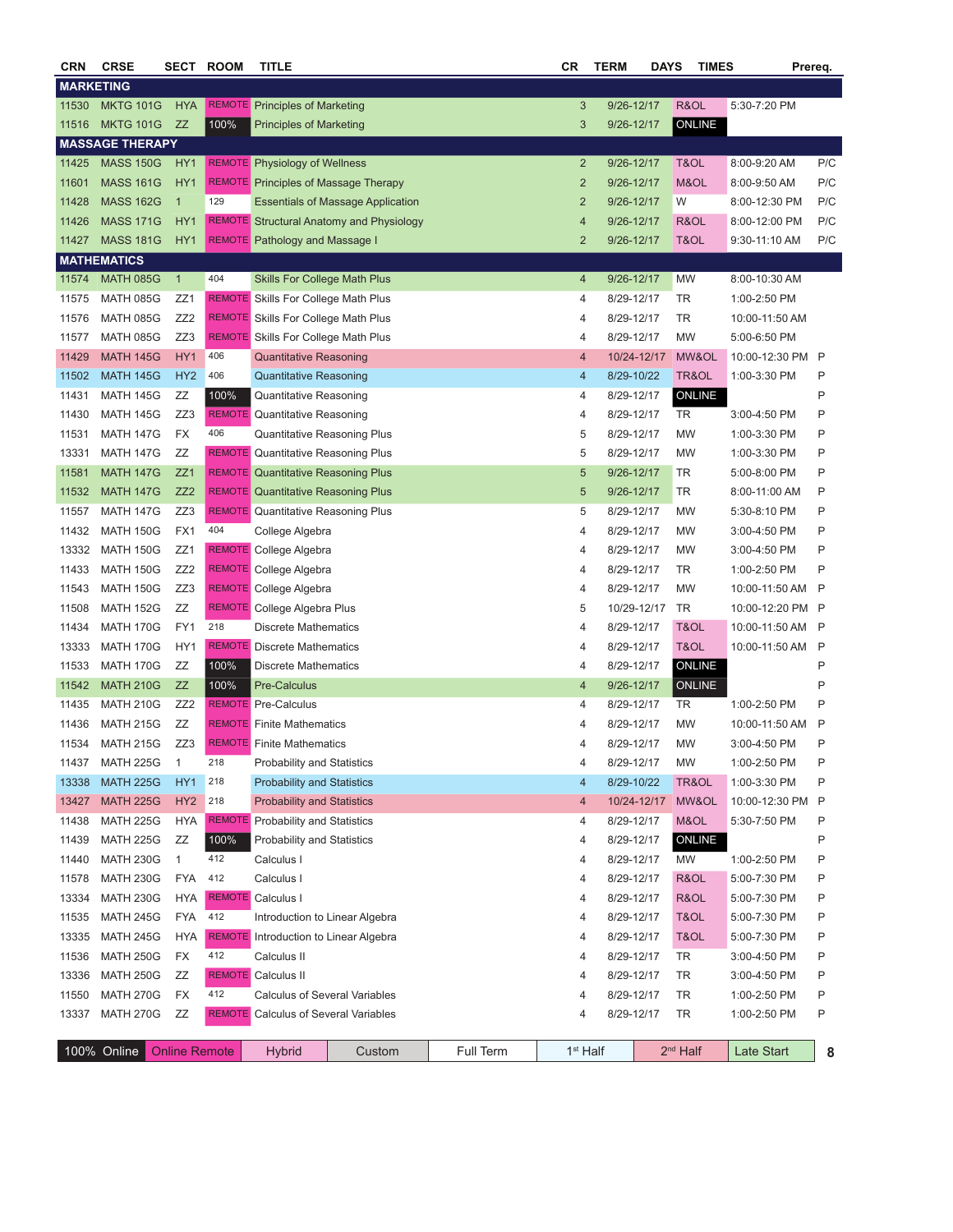| <b>CRN</b>     | <b>CRSE</b>                   | SECT                       | <b>ROOM</b>          | TITLE                                                   |                                                                                   |           | <b>CR</b>      | <b>TERM</b>          | <b>DAYS</b> | <b>TIMES</b>  |                | Prereq. |
|----------------|-------------------------------|----------------------------|----------------------|---------------------------------------------------------|-----------------------------------------------------------------------------------|-----------|----------------|----------------------|-------------|---------------|----------------|---------|
|                |                               |                            |                      | <b>MOTORCYCLE - Located at Seacoast Harley Davidson</b> |                                                                                   |           |                |                      |             |               |                |         |
| 11592          | <b>MOTR 110G</b>              | $\overline{1}$             |                      | <b>Product PDI and Dealer Experience</b>                |                                                                                   |           | $\overline{4}$ | 9/26-12/17           | R           |               | 9:00-5:30 PM   | С       |
| 11594          | <b>MOTR 120G</b>              | $\overline{1}$             |                      |                                                         | Powertrains: Engine Drivetrain and Transmission                                   |           | 4              | 9/26-12/17           | T.          |               | 9:00-5:30 PM   | С       |
| 11593          | <b>MOTR 130G</b>              | $\overline{\phantom{0}}$ 1 |                      |                                                         | Electrics Systems & Electrical Serv. Procedures                                   |           | 4              | 9/26-12/17           | W           |               | 9:00-5:30 PM   | С       |
|                | <b>NATURAL RESOURCES</b>      |                            |                      |                                                         |                                                                                   |           |                |                      |             |               |                |         |
| 11518          | <b>NATR 105G</b>              | ΖZ                         | 100%                 | Sustainable Agric & Food Syst                           |                                                                                   |           | 4              | 8/29-12/17           |             | <b>ONLINE</b> |                |         |
|                | <b>NONDESTRUCTIVE TESTING</b> |                            |                      |                                                         |                                                                                   |           |                |                      |             |               |                |         |
| 11620          | <b>NDT 110G</b>               | RA                         | R <sub>156</sub>     |                                                         | Intro: Nondestructive Testing (Rochester Campus)                                  |           | 3              | 8/29-12/17           |             | MR            | 6:00-7:40 PM   | P       |
|                |                               |                            |                      |                                                         | NURSING (clinical days and times are subject to change and based on availability) |           |                |                      |             |               |                |         |
| 11441          | <b>NURS 111G</b>              | $\overline{1}$             | 125                  | Nursing I                                               |                                                                                   |           | 9              | 8/29-12/17           | R           |               | 10:00-11:50 AM | C       |
|                | <b>NURS 111G</b>              | $\mathbf{1}$               | 125                  | Nursing I                                               |                                                                                   |           |                | 8/29-12/17           | M           |               | 10:00-11:50 AM | C       |
|                | <b>NURS 111G</b>              | $\mathbf{1}$               | 125                  | Nursing I                                               |                                                                                   |           |                | 8/29-12/17           | M           |               | 1:00-2:50 PM   | С       |
|                | <b>NURS 111G</b>              | $\mathbf{1}$               |                      | Nursing I                                               |                                                                                   |           |                | 8/29-12/17           |             | ONLINE        |                | С       |
| 11442          | <b>NURS 111G</b>              | 2                          |                      | Nursing I - Clinical A (Off campus)                     |                                                                                   |           | 0              | 8/29-12/17           | W           |               | 7:00-2:00 PM   | С       |
| 11443          | <b>NURS 111G</b>              | 3                          |                      | Nursing I - Clinical B (Off campus)                     |                                                                                   |           | 0              | 8/29-12/17           | Τ           |               | 7:00-2:00 PM   | С       |
| 11444          | <b>NURS 111G</b>              | $\overline{4}$             | 302                  | Nursing I - Lab A                                       |                                                                                   |           | 0              | 8/29-12/17           | Т           |               | 9:00-11:30 AM  | С       |
| 11445          | <b>NURS 111G</b>              | 5                          | 302                  | Nursing I - Lab B                                       |                                                                                   |           | $\bf 0$        | 8/29-12/17           | W           |               | 9:00-11:30 AM  | С       |
| 11446          | <b>NURS 111G</b>              | 6                          | 302                  | Nursing I - Lab A                                       |                                                                                   |           | 0              | 8/29-12/17           | Τ           |               | 12:30-3:00 PM  | С       |
| 11447          | <b>NURS 111G</b>              | $\overline{7}$             | 302                  | Nursing I - Lab B                                       |                                                                                   |           | 0              | 8/29-12/17           | W           |               | 12:30-3:00 PM  | С       |
| 11448          | <b>NURS 211G</b>              | $\overline{4}$             | 125                  | Nursing III                                             |                                                                                   |           | 9              | 8/29-12/17           |             | MR            | 8:00-9:50 AM   | P       |
|                | <b>NURS 211G</b>              | $\mathbf{1}$               |                      | Nursing III (Off campus)                                |                                                                                   |           |                | 8/29-12/17           |             | TW            | 7:00-3:00 PM   | Ρ       |
|                | <b>NURS 211G</b>              | $\mathbf{1}$               |                      | Nursing III                                             |                                                                                   |           |                | 8/29-12/17           |             | ONLINE        |                | Ρ       |
|                | <b>PHILOSOPHY</b>             |                            |                      |                                                         |                                                                                   |           |                |                      |             |               |                |         |
| 11449          | <b>PHIL 110G</b>              | ZΖ                         |                      | <b>REMOTE</b> Introduction to Philosophy                |                                                                                   |           | 3              | 8/29-12/17           | M           |               | 9:00-11:45 AM  |         |
| 11450          | <b>PHIL 240G</b>              | ZΖ                         | 100%                 | <b>Ethics</b>                                           |                                                                                   |           | 3              | 8/29-12/17           |             | ONLINE        |                |         |
| 11451          | <b>PHIL 240G</b>              | ZZ <sub>2</sub>            | <b>REMOTE</b> Ethics |                                                         |                                                                                   |           | 3              | 8/29-12/17           | W           |               | 9:00-11:45 AM  |         |
| 11452          | <b>PHIL 240G</b>              | ZZ3                        | <b>REMOTE</b> Ethics |                                                         |                                                                                   |           | 3              | 8/29-12/17           | R           |               | 6:00-8:45 PM   |         |
| 11488          | <b>PHIL 240G</b>              | ZZ4                        | 100%                 | Ethics                                                  |                                                                                   |           | 3              | 9/26-12/17           |             | ONLINE        |                |         |
| <b>PHYSICS</b> |                               |                            |                      |                                                         |                                                                                   |           |                |                      |             |               |                |         |
| 11633          | <b>PHYS 135G</b>              | HY1                        | 124                  | College Physics I                                       |                                                                                   |           | 4              | 8/29-12/17           | F           |               | 9:00-11:50 AM  | P       |
|                | <b>PHYS 135G</b>              | HY1                        |                      | <b>REMOTE</b> College Physics I                         |                                                                                   |           |                | 8/29-12/17           | W           |               | 9:00-11:50 AM  |         |
| 11634          | <b>PHYS 290G</b>              | HY1                        | 124                  | <b>University Physics I</b>                             |                                                                                   |           | 4              | 8/29-12/17           | R           |               | 9:00-11:50 AM  | P       |
|                | <b>PHYS 290G</b>              | HY1                        |                      | <b>REMOTE</b> University Physics I                      |                                                                                   |           | 4              | 8/29-12/17           | Τ           |               | 9:00-11:50 AM  | Ρ       |
|                | <b>POLITICAL SCIENCE</b>      |                            |                      |                                                         |                                                                                   |           |                |                      |             |               |                |         |
| 11585          | <b>POLS 101G</b>              | HY <sub>1</sub>            |                      | <b>REMOTE</b> Politics and Society                      |                                                                                   |           | 3              | 9/26-12/17           |             | T&OL          | 9:00-10:50AM   |         |
|                | <b>PSYCHOLOGY</b>             |                            |                      |                                                         |                                                                                   |           |                |                      |             |               |                |         |
| 11453          | <b>PSYC 110G</b>              | 1                          | 316                  | Introduction to Psychology                              |                                                                                   |           | 3              | 8/29-12/17           | F           |               | 8:00-10:45 AM  | P       |
| 11454          | <b>PSYC 110G</b>              | HY <sub>2</sub>            |                      | <b>REMOTE</b> Introduction to Psychology                |                                                                                   |           | 3              | 8/29-12/17           |             | R&OL          | 8:00-9:20 AM   | P       |
| 11455          | <b>PSYC 110G</b>              | HY <sub>3</sub>            |                      | <b>REMOTE</b> Introduction to Psychology                |                                                                                   |           | $\mathsf 3$    | 9/26-12/17           |             | F&OL          | 1:00-2:50 PM   | Ρ       |
| 11548          | <b>PSYC 110G</b>              | HY4                        |                      | REMOTE Introduction to Psychology                       |                                                                                   |           | 3              | 8/29-10/22           |             | R&OL          | 1:00-3:45 PM   | P       |
| 13290          | <b>PSYC 110G</b>              | HY <sub>5</sub>            |                      | <b>REMOTE</b> Introduction to Psychology                |                                                                                   |           | $\sqrt{3}$     | 10/24-12/17          |             | R&OL          | 1:00-3:45 PM   | P       |
| 11457          | <b>PSYC 110G</b>              | <b>HYA</b>                 |                      | <b>REMOTE</b> Introduction to Psychology                |                                                                                   |           | 3              | 8/29-12/17           |             | M&OL          | 5:00-6:20 PM   | P       |
| 11456          | <b>PSYC 110G</b>              | <b>HYB</b>                 | 310                  | Introduction to Psychology                              |                                                                                   |           | 3              | 9/26-12/17           |             | W&OL          | 5:00-6:50 PM   | P       |
| 11458          | <b>PSYC 110G</b>              | ZZ                         | 100%                 | Introduction to Psychology                              |                                                                                   |           | 3              | 8/29-12/17           |             | ONLINE        |                | P       |
| 11583          | <b>PSYC 110G</b>              | ZZ1                        | 100%                 | Introduction to Psychology                              |                                                                                   |           | 3              | 9/26-12/17           |             | ONLINE        |                | P       |
| 11524          | <b>PSYC 140G</b>              | HY1                        | 318                  | Introduction to Social Work                             |                                                                                   |           | 3              | 8/29-12/17           |             | R&OL          | 1:00-2:20 PM   |         |
| 11459          | <b>PSYC 205G</b>              | ZZ                         | 100%                 | <b>Crisis Intervention</b>                              |                                                                                   |           | $\mathbf{3}$   | 9/26-12/17           |             | <b>ONLINE</b> |                | P       |
| 11460          | <b>PSYC 210G</b>              | HY <sub>2</sub>            | 310                  | Human Growth & Development                              |                                                                                   |           | $\mathsf 3$    | 9/26-12/17           |             | W&OL          | 1:00-2:50 PM   | P       |
| 11461          | <b>PSYC 210G</b>              | ZΖ                         | 100%                 | Human Growth & Development                              |                                                                                   |           | 3              | 8/29-12/17           |             | ONLINE        |                | P       |
|                |                               |                            |                      |                                                         |                                                                                   |           |                |                      |             |               |                |         |
| 9              | 100% Online                   |                            | <b>Online Remote</b> | <b>Hybrid</b>                                           | Custom                                                                            | Full Term |                | 1 <sup>st</sup> Half |             | $2nd$ Half    | Late Start     |         |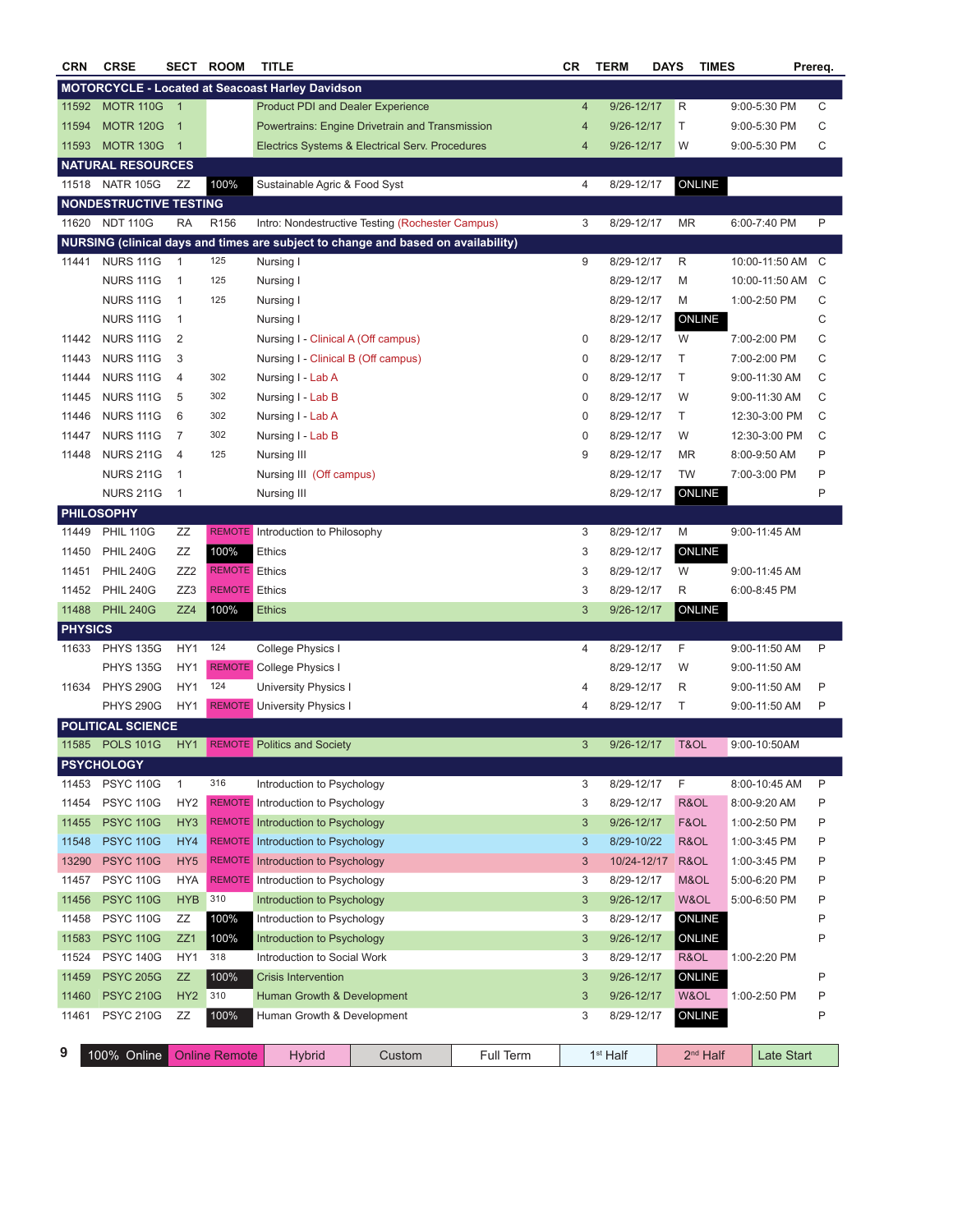| <b>CRN</b>       | <b>CRSE</b>                | SECT            | <b>ROOM</b>   | <b>TITLE</b>                                              | СR | <b>TERM</b> | <b>DAYS</b><br><b>TIMES</b> |                 | Prereq. |
|------------------|----------------------------|-----------------|---------------|-----------------------------------------------------------|----|-------------|-----------------------------|-----------------|---------|
| 11549            | <b>PSYC 210G</b>           | ZZ1             | 100%          | <b>Human Growth &amp; Development</b>                     | 3  | 9/26-12/17  | ONLINE                      |                 | P       |
| 11509            | <b>PSYC 210G</b>           | ZZ <sub>2</sub> |               | <b>REMOTE</b> Human Growth & Development                  | 3  | 8/29-12/17  | W                           | 9:00-11:45 AM   | P       |
| 11552            | <b>PSYC 215G</b>           | <b>ZZ</b>       | 100%          | <b>Abnormal Psychology</b>                                | 3  | 9/26-12/17  | <b>ONLINE</b>               |                 | P       |
| 13287            | <b>PSYC 220G</b>           | HY1             | <b>REMOTE</b> | Counseling Theory and Comm.                               | 3  | 8/29-12/17  | T&OL                        | 10:00-11:20 AM  |         |
| 11462            | <b>PSYC 230G</b>           | ZZ              | 100%          | <b>Educational Psychology</b>                             | 3  | 8/29-12/17  | <b>ONLINE</b>               |                 | P       |
| 11525            | <b>PSYC 235G</b>           | <b>ZZ</b>       | 100%          | <b>Health Psychology</b>                                  | 3  | 9/26-12/17  | ONLINE                      |                 | P       |
| 11526            | <b>PSYC 241G</b>           | <b>HYZ</b>      |               | REMOTE Social Science Research Method (Meets remote 8/31) | 3  | 8/29-12/17  | W&OL                        | 6:00-7:20 PM    | P       |
|                  | <b>SIGN LANGUAGE</b>       |                 |               |                                                           |    |             |                             |                 |         |
| 11627            | <b>ASL 110G</b>            | 1               | 316           | American Sign Language I                                  | 3  | 8/29-12/17  | TR                          | 4:00-5:20 PM    |         |
| 11626            | <b>ASL 110G</b>            | Α               | 316           | American Sign Language I                                  | 3  | 8/29-12/17  | <b>TR</b>                   | 5:30-7:00 PM    |         |
| <b>SOCIOLOGY</b> |                            |                 |               |                                                           |    |             |                             |                 |         |
| 11463            | <b>SOCI 110G</b>           | HY1             |               | <b>REMOTE</b> Sociology                                   | 3  | 8/29-12/17  | W&OL                        | 1:00-2:20 PM    |         |
| 11489            | <b>SOCI 110G</b>           | HY <sub>2</sub> |               | <b>REMOTE</b> Sociology                                   | 3  | 9/26-12/17  | M&OL                        | 8:00-9:50 AM    |         |
| 11464            | <b>SOCI 110G</b>           | ZZ              | 100%          | Sociology                                                 | 3  | 8/29-12/17  | <b>ONLINE</b>               |                 |         |
| 11604            | <b>SOCI 110G</b>           | ZZ2             | 100%          | Sociology                                                 | 3  | 9/26-12/17  | ONLINE                      |                 |         |
| 11504            | <b>SOCI 120G</b>           | FY <sub>2</sub> | 314           | Society and Technological Change                          | 3  | 9/26-12/17  | R&OL                        | 3:00-4:50 PM    |         |
| 11465            | <b>SOCI 120G</b>           | HY1             |               | <b>REMOTE</b> Society and Technological Change            | 3  | 8/29-12/17  | M&OL                        | 1:00-2:20 PM    |         |
| 13295            | <b>SOCI 120G</b>           | HY <sub>2</sub> |               | <b>REMOTE</b> Society and Technological Change            | 3  | 9/26-12/17  | R&OL                        | 3:00-4:50 PM    |         |
| 11490            | <b>SOCI 120G</b>           | <b>HYA</b>      |               | <b>REMOTE</b> Society and Technological Change            | 3  | 10/24-12/17 | W&OL                        | 5:00-7:45 PM    |         |
| 11507            | <b>SOCI 120G</b>           | ZZ              | 100%          | Society and Technological Change                          | 3  | 8/29-12/17  | ONLINE                      |                 |         |
| 11466            | <b>SOCI 135G</b>           | HY <sub>1</sub> |               | <b>REMOTE</b> Sociology of Gender                         | 3  | 9/26-12/17  | W&OL                        | 3:00-4:50 PM    |         |
| <b>SPANISH</b>   |                            |                 |               |                                                           |    |             |                             |                 |         |
| 13296            | SPAN 110G                  | $\mathbf{1}$    | 216           | Spanish I                                                 | 4  | 8/29-10/22  | MW                          | 9:00-11:40 AM   |         |
| 13297            | SPAN 120G                  | $\overline{1}$  | 216           | Spanish II                                                | 4  | 10/24-12/17 | <b>MW</b>                   | $9:00-11:40$ AM | P       |
|                  | <b>SURGICAL TECHNOLOGY</b> |                 |               |                                                           |    |             |                             |                 |         |
| 11467            | <b>SURG 115G</b>           | $\overline{1}$  | 306           | Basic InstrSupp&Equip - Lab A                             | 1  | 8/29-12/17  | W                           | 9:00-11:50 AM   | C       |
| 11588            | <b>SURG 115G</b>           | $\overline{2}$  | 306           | Basic InstrSupp&Equip - Lab B                             | 1  | 8/29-12/17  | W                           | 1:00-3:50 PM    | C       |
| 11495            | <b>SURG 118G</b>           | HY1             |               | <b>REMOTE</b> Surg Tech Fundamentals Lecture              | 6  | 8/29-12/17  | T&OL                        | 9:00-11:50 AM   | С       |
| 11496            | <b>SURG 119G</b>           | $\overline{1}$  | 304           | Surg Tech Fund Lab A-Morning                              | 1  | 8/29-12/17  | W                           | 9:00-11:50 AM   | C       |
| 11497            | <b>SURG 119G</b>           | $\overline{2}$  | 304           | Surg Tech Fund Lab B-Afternoon                            | 1  | 8/29-12/17  | W                           | 1:00-3:50 PM    | С       |
| 11468            | <b>SURG 210G</b>           | HY1             | <b>REMOTE</b> | <b>Surgical Procedures II</b>                             | 3  | 8/29-12/17  | M&OL                        | 9:00-11:50 AM   | P/C     |
|                  |                            |                 |               | (Meets online remote 8/29, 9/26, 10/24, 11/21 and 12/12)  |    |             |                             |                 |         |
| 11469            | <b>SURG 215G</b>           | -1              |               | Surgical Clinical I (Off Campus)                          | 8  | 8/29-12/17  | <b>MTWR</b>                 | 7:00-3:00 PM    | P/C     |
|                  | <b>TEACHER PREPARATION</b> |                 |               |                                                           |    |             |                             |                 |         |
| 13258            | TCHP 104G                  | <b>FYA</b>      | 418           | Foundations of Education                                  | 3  | 8/29-12/17  | W&OL                        | 5:00-6:20 PM    |         |
| 13259            | TCHP 104G                  | <b>HYA</b>      |               | <b>REMOTE</b> Foundations of Education                    | 3  | 8/29-12/17  | W&OL                        | 5:00-6:20 PM    |         |
| 13260            | <b>TCHP 215G</b>           | ZZ              | 100%          | Behavioral Challenges in the Classroom                    | 3  | 10/24-12/17 | <b>ONLINE</b>               |                 |         |

| 100%<br><b>Online</b><br>Remote<br>Online | Hvbrid<br>Custom | $-$ ull $-$<br>Term | <b>Pnd</b> Half<br>Half | Start<br>Late | $\overline{10}$ |
|-------------------------------------------|------------------|---------------------|-------------------------|---------------|-----------------|
|-------------------------------------------|------------------|---------------------|-------------------------|---------------|-----------------|